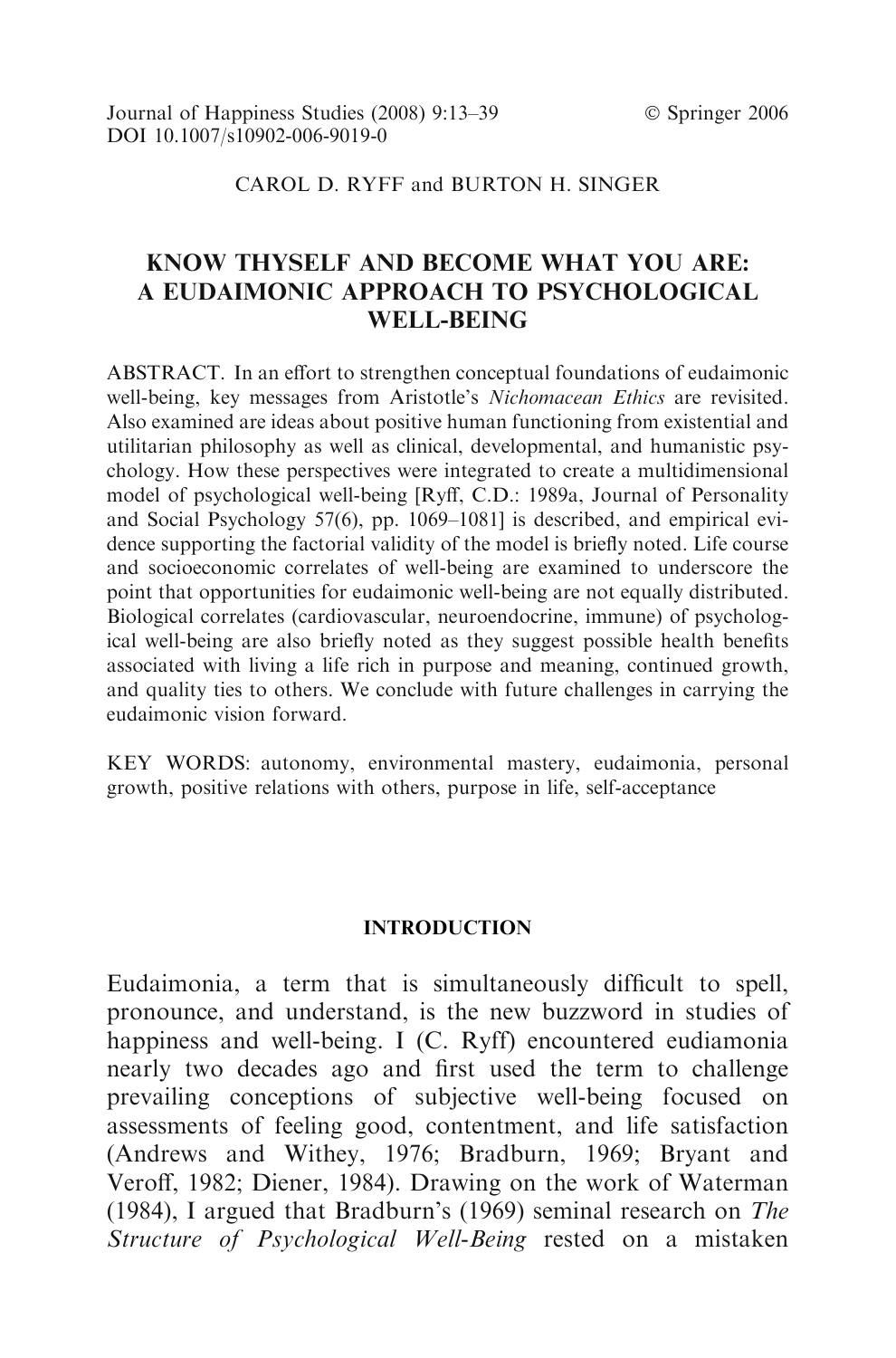translation of ancient texts, specifically Aristotle's Nichomachean Ethics, written in 350 B.C. In these essays, Aristotle stated that the highest of all goods achievable by human action was ''eudaimonia.'' Bradburn, along with others (e.g., utilitarian philosophers from the 19th century) translated the term to mean happiness. Accompanying empirical assessments, as noted above, measured the extent to which people feel good, contented, or satisfied with their lives. The problem with this formulation, however, was that it suggested equivalence between hedonia and eudaimonia, something that was deeply contrary to Aristotle's distinction between the satisfaction of right and wrong desires. Even more troubling was that the essence of eudaimonia – the idea of striving toward excellence based on one's unique potential – was left out. This observation was central to my efforts to articulate a conception of psychological well-being (PWB) that was explicitly concerned with the development and self-realization of the individual (Ryff, 1989a).

Given current interest in the juxtaposition of hedonism and eudaimonism (e.g., Ryan and Deci, 2001), it seems wise to revisit the ancients and their descendants in hopes of bringing core meanings of eudaimonia into sharper focus. Thus, in the first section below, we re-examine the writings of Aristotle on the topic of what constitutes the highest of all human goods, and also draw on the work of others who have tried to distill his key messages. In the second section, we discuss ''theoretical intermediaries'' – namely, other philosophers (existential, utilitarian) or psychologists (developmental, clinical, humanistic) whose work helps to elaborate meanings of positive human functioning. The objective in so doing is to show the various forms that wellbeing can take, while simultaneously to make clear the full scope of prior thinking that informed the Ryff (1989a) model of PWB.

Following the conceptual recapitulation, we briefly highlight select empirical findings that have emerged from this model of psychological of well-being, with emphasis given to two primary points. The first is that well-being, construed as growth and human fulfillment, is profoundly influenced by the surrounding contexts of people's lives, and as such, that the opportunities for self-realization are not equally distributed. The second point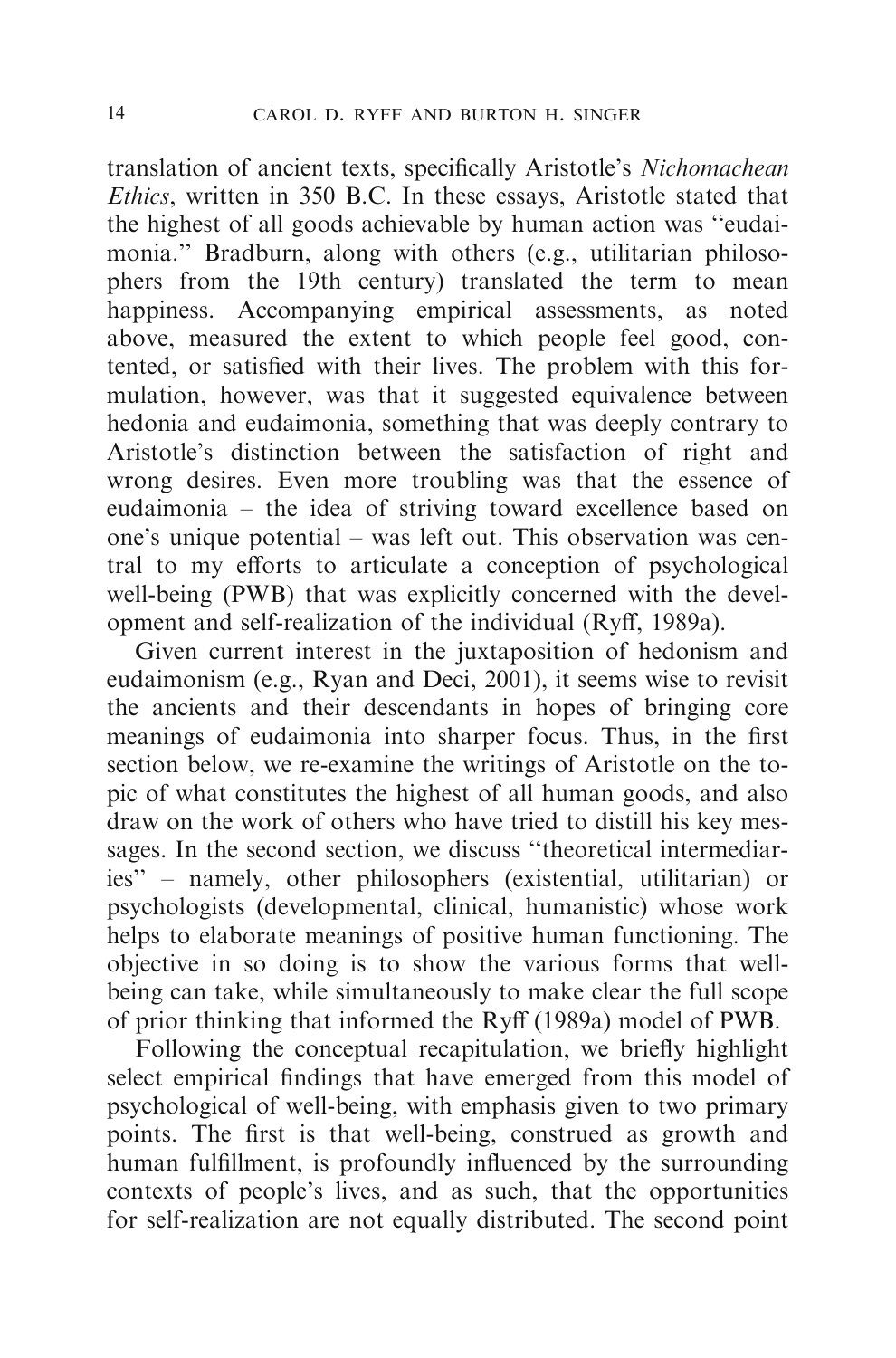is that eudaimonic well-being may be consequential for health by promoting effective regulation of multiple physiological systems. Finally, we conclude with observations about intellectual tensions in the study of eudaimonic well-being and suggest that finding that which is ''intermediate,'' as advised by Aristotle, may offer a constructive way forward.

### ARISTOTLE AND EUDAIMONIA: WHATEVER WAS HE SAYING?

The Nichomachean Ethics (translated by Ross, 1925) are replete with strange terms (e.g., "moral incontinence"), grammatical obscurities, digressions and winding argumentative sequences, all of which led Johnston (1997) to wonder whether we are dealing with notes retrieved from the waste basket. Nonetheless, sprinkled along the way sparkling insights and exquisitely distilled thoughts. Many readers may also be sustained by a deep appreciation for how hard Aristotle was thinking in his effort to answer the fundamental question of human existence: how should we live? He refused to rely on cant or religious dogma, and instead, sought to build a reasoned argument with wellarticulated propositions and carefully defined terms. This was demanding work, such that even Aristotle occasionally ran out of steam, ending some chapters with phrases like ''so much for these questions.''

In evaluating the substance of Aristotle's text, it is important to remember that his objective was not to discern the nature of human well-being; rather, it was to formulate an ethical doctrine that would provide guidelines for how to live. As such, some observations are pertinent to the task at hand, while others are not. Clearly, his opening question: ''What is the highest of all goods achievable by human action?'' is spot-on for any examination of what constitutes a well-lived life. And, his opening answer, issued over 2000 years ago, is remarkably cogent for current inquiries about human well-being:

''Both the general run of men and people of superior refinement say that it [the highest of all goods achievable by action] is happiness, and identify living well and faring well with being happy; but with regard to what happiness is they differ, and the many do not give the same account as the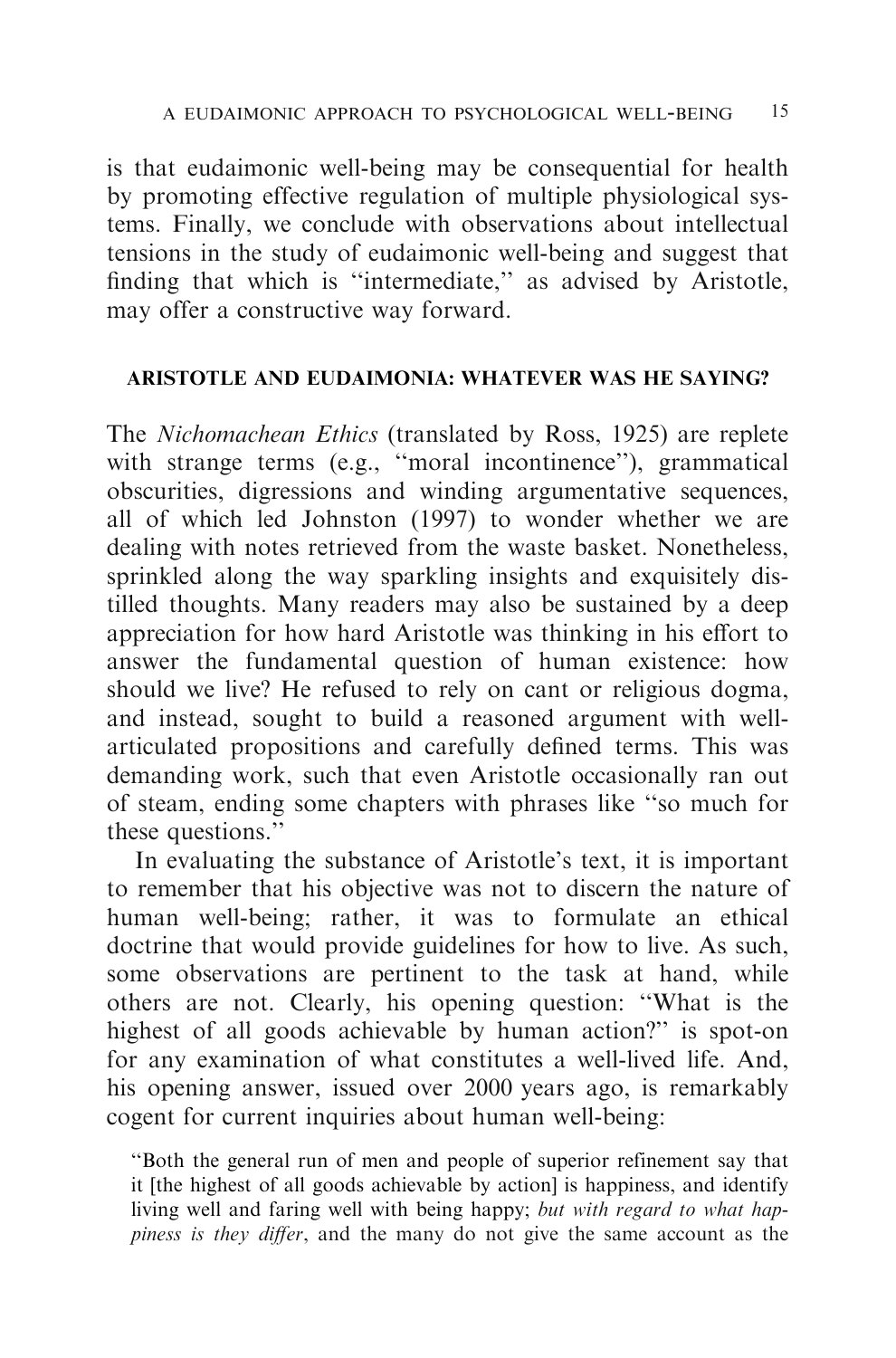wise. For the former think it is some plain and obvious thing, like pleasure, wealth, or honor'' (Aristotle/Ross, 1925, p. 5).

Much of the *Ethics* is then devoted to disabusing the reader of the idea that happiness consists of satisfying appetites, something he likened to a ''life suitable to beasts'' (p. 6), or of moneymaking, or political power, or even amusement and relaxation, reminding us that ''serious things are better than laughable things'' (p. 263). In challenging the mass of mankind which is ''quite slavish in their tastes'' (p. 6), he spoke of a dramatically different alternative in which the highest human good was ''activity of the soul in accordance with virtue, and if there be more than one virtue, in accordance with the best and most complete.'' (p. 11).

This assertion then brought Aristotle to the next point in the argument: what is the nature of virtue? It is here that his answers are particularly trenchant for contemporary scholars of well-being. A first key meaning of virtue in his view is that it is a kind of mean, aiming at what is intermediate:

''Both fear and confidence and appetite and anger and pity and in general pleasure and pain may be felt both too much and too little, and in both cases not well; but to feel them at the right times, with reference to the right objects, towards the right people, with the right motive, and in the right way, is what is both intermediate and best, and this is characteristic of virtue.'' (p. 38).

He then elaborates many other examples of the appropriate middle ground in Book II, Chapter  $7 -$  with regard to money, we are to avoid excess and tasteless vulgarity at one extreme, but also deficiency and niggardliness at the other; with regard to honor, too much leads to vanity, while too little results in undue humility; with regard to ''giving amusement,'' excess is buffoonery, and the man who falls short is a boor; and with regard to pleasantness toward others, the obsequious flatterer is at one extreme and the quarrelsome, surly person at the other. Thus, virtue for Aristotle was a state of character concerned with choice in which deliberate actions are taken to avoid excess or deficiency.

However, the good life for him was not just about achieving the mean in all modes of conduct. It clearly involved more, and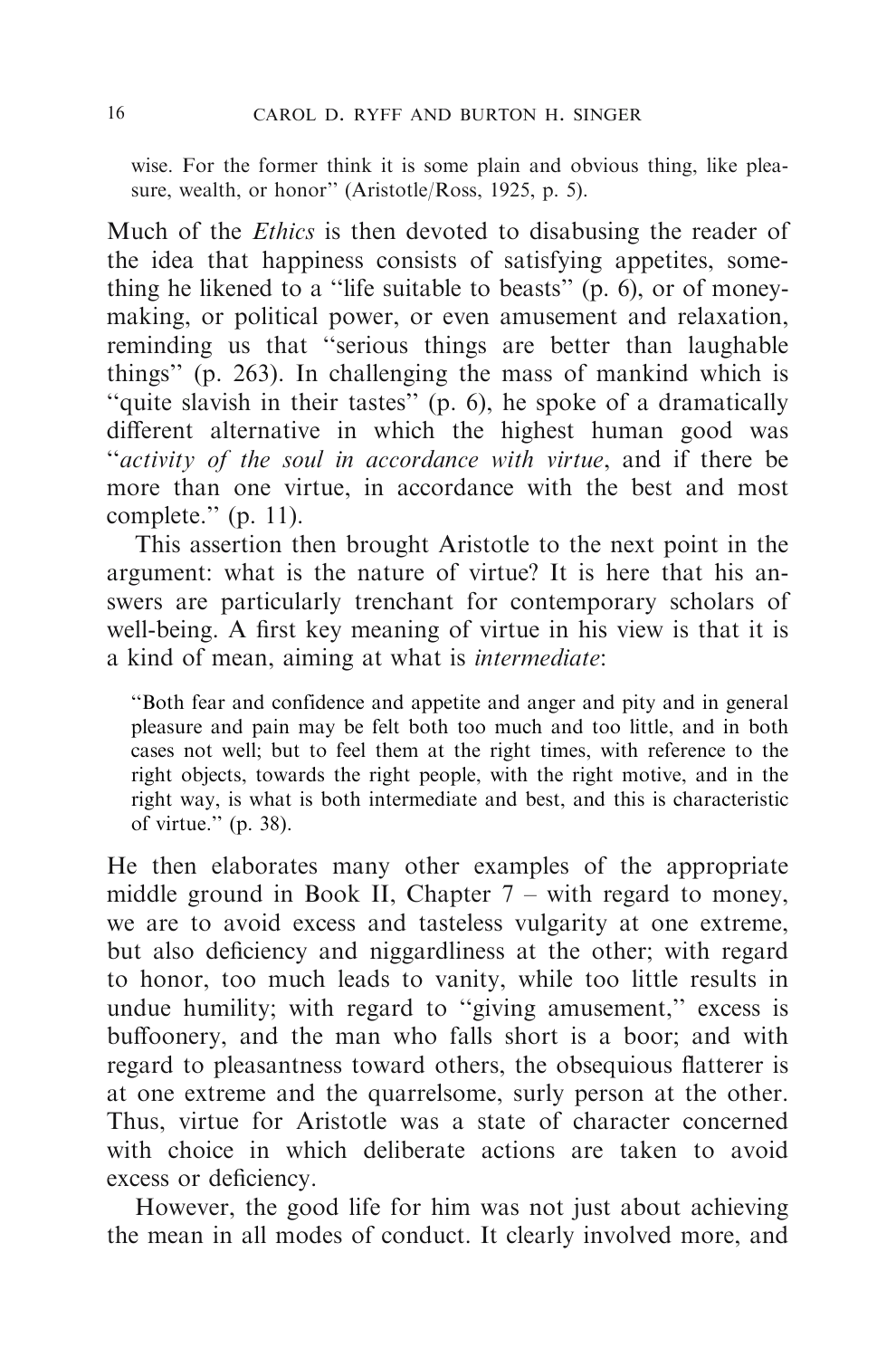this is where his writings convey the essential message of eudaimonia: ''If happiness is activity in accordance with virtue, it is reasonable that it should be in accordance with the highest virtue; and this will be that of the best thing in us." (p. 263). These words bring into high relief Aristotle's strongly teleological perspective – namely, the highest human good involves activities that are goal-directed and have purpose. Most importantly, the essential end point (telos) is to achieve the best that is within us. As paraphrased by Johnston (1997): ''The excellence of the human being is thus going to be associated with growth towards some final realization of his or her true and best nature.'' (p. 6).

To summarize, Aristotle was clearly not concerned with the subjective states of feeling happy. Rather, his conception of the highest good towards which we all should be reaching was the task of self-realization, played out individually, each according to his or her own disposition and talent. He was also explicitly concerned with action, not just abstract ideas: ''we must become just by doing just acts, and temperate by doing temperate acts'' (p. 34). A further point is that Aristotle recognized that other needs must be met as well if we are to achieve the best that is within us: ''one will also need external prosperity; for our nature is not self-sufficient for the purpose of contemplation, but our body also must be healthy and must have food and other attention'' (p. 268). At the same time, he reminded that ''we can do noble acts without ruling earth and sea; for even with moderate advantages one can act virtuously'' (p. 268). Finally, it should be noted that Aristotle's essays covered many more topics (e.g., justice, intellectual virtues, friendship) than are summarized here.

The most thoroughgoing distillation of Hellenic eudaimonism in contemporary scholarship is David Norton's Personal Destinies: A Philosophy of Ethical Individualism (1976). Norton begins by paying tribute to the Athenians, specifically the ''coherent sensibility of that astonishing culture'' (p. 31), and then describes eudaimonism as an ethical doctrine wherein each person is obliged to know and live in truth to his daimon (a kind of spirit given to all persons at birth), thereby progressively actualizing an excellence (from the Greek word "arête")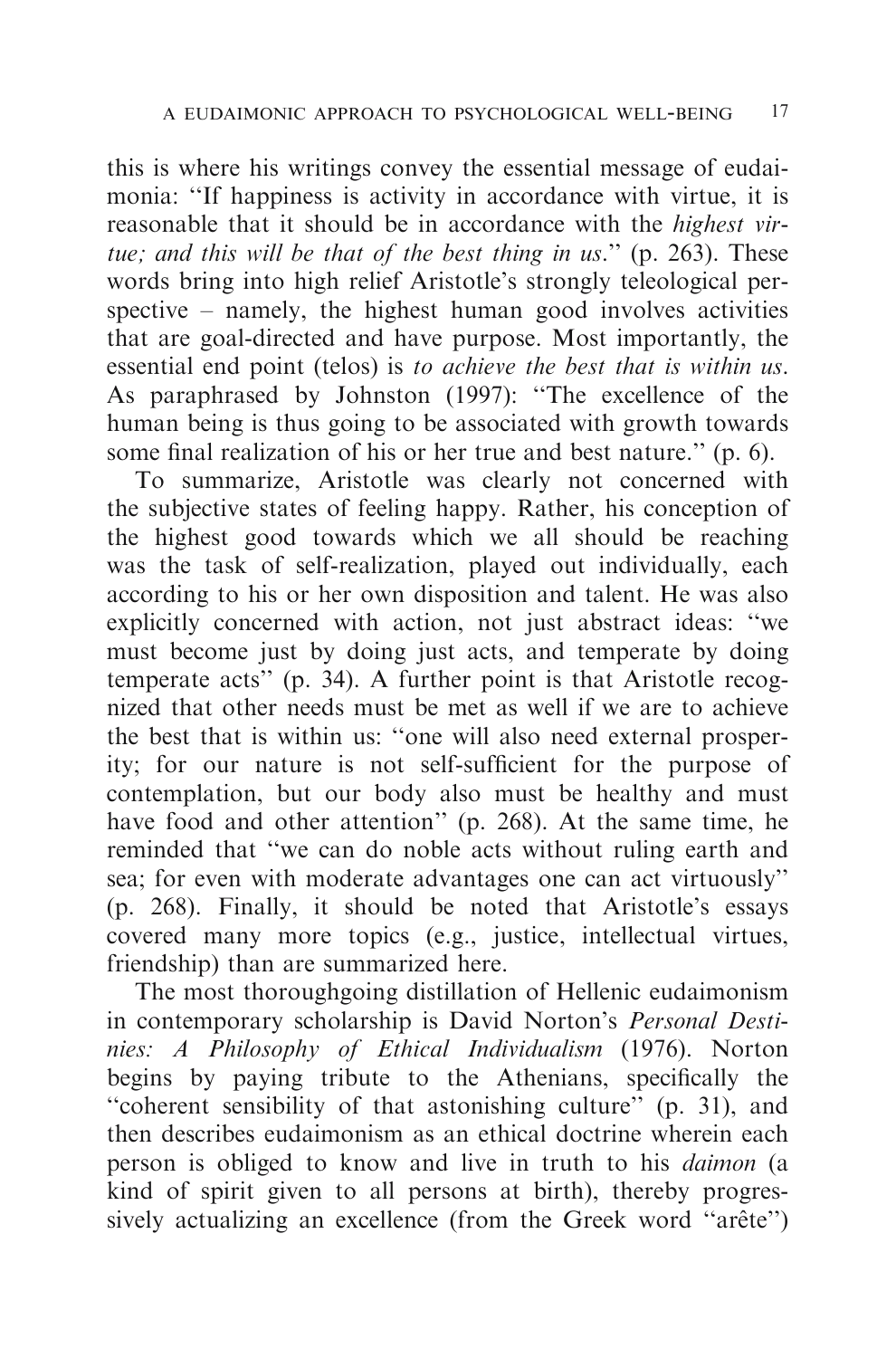consistent with innate potentialities. In his words, eudaimonia translates to ''meaningful living conditioned upon self-truth and self-responsibility'' (p. xi). It is thus the essence of the two great Greek imperatives: first, to ''know thyself'' (a phrase inscribed on the temple of Apollo at Delphi), and second, to ''choose yourself'' or ''become what you are'' (p. 16).

Adopting a critical perspective, Norton also reminds us that the Hellenic scholars did not believe all human beings were invested with potential excellences in the form of daimons. Instead, they exempted several major classes such as slaves, possible women [he notes Aristotle's approving citation of the line by Sophocles ''A modest silence is a woman's crown'' (p. 32)], and perhaps artisans and tradesmen. Further, the Hellenic conception did not give all daimons equivalent worth; rather, they were arranged hierarchically, such that in their final perfection, some individuals would be superior to others. Norton's thoughtful book also provides links between eudaimonism, ''from its wellspring in ancient Greece'' (p. 42) and other philosophical views (Kierkegaard, Nietzsche, Sartre) as well as psychological accounts of self-actualization (Maslow), some of which are elaborated below.

### THEORETICAL INTERMEDIARIES: ELABORATING MEANINGS OF HUMAN FULFILLMENT

Aristotle's central point, namely that the ultimate aim in life is to strive to realize one's true potential, was accompanied by considerably more detail about virtue, defined as finding the middle ground between excess and deficiency, than about virtue, defined as making the most of one's talents and capacities. For the task of articulating substantive specifics of self-realization, I (C. Ryff) thus drew on my training as a life-span developmental psychologist, wherein numerous accounts of human growth and development were available (Bühler, 1935; Bühler and Massarik, 1968; Erikson, 1959; Neugarten, 1968, 1973). These were valuable for describing the developmental tasks and challenges that confront individuals at different life stages. Ideas from existential and humanistic psychology (Allport, 1961; Frankl and Lasch, 1959/1992; Maslow, 1968; Rogers, 1962) were also useful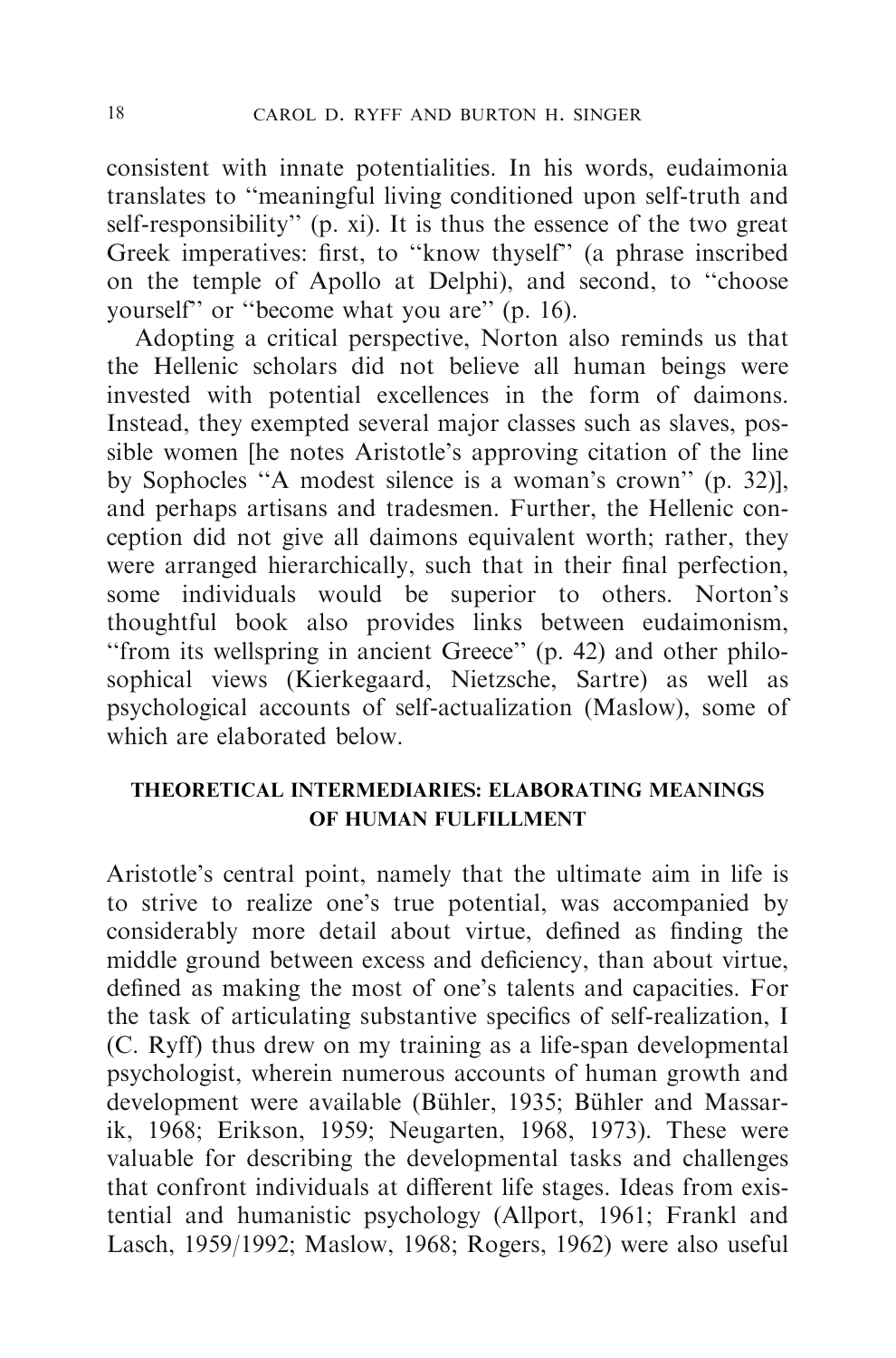for their reminders that finding meaning and purpose in life is sometimes difficult in a world that is seems meaningless, or horrific (e.g., times of war, Nazi concentration camps). Stated otherwise, existential views brought eudaimonia face-to-face with adversity, something on which the Nichomacean Ethics was surprisingly silent. Finally, formulations from clinical psychology were incorporated, particularly those few accounts that attempted to define mental health in positive terms rather than focus on dysfunction (Jahoda, 1958; Jung, 1933).

Other input came from the writings of two utilitarian philosophers, namely, John Stuart Mill and Bertrand Russell, both of whom agreed wholeheartedly with Aristotle that subjective feelings of happiness are not the ultimate target. Mill's (1893/1989, p. 117) message, in fact, was that happiness would never be achieved if made an end in itself:

''Those only are happy, I thought, who have their minds fixed on some object other than their own happiness, on the happiness of others, on the improvement of mankind, even on some art or pursuit, followed not as a means, but as itself and ideal end. Aiming thus at something else, they find happiness by the way.''

Russell (1930/1958), in turn, emphasized that happiness is not something that just happens to us, like having ripened fruit fall effortlessly into the mouth, but rather is something for which we must strive and work hard, hence his title The Conquest of Happiness. For Russell, happiness depended most importantly on ''zest,'' by which he meant having active interest and engagement in life, and by ''affection,'' by which he meant having meaningful bonds of love with significant others.

The central challenge in working with all of the above perspectives was the task of integrating them into some coherent whole. This was a progressive process (see Ryff, 1982, 1985, 1989b), wherein the objective was to identify recurrent themes or points of convergence in these many formulations of positive functioning. Figure 1 offers a visualization of what resulted from this distillation. In the center of the figure are the six key dimensions of PWB, each of which represent frequently endorsed aspects of what it means to be healthy, well, and fully functioning. Surrounding the six dimensions are their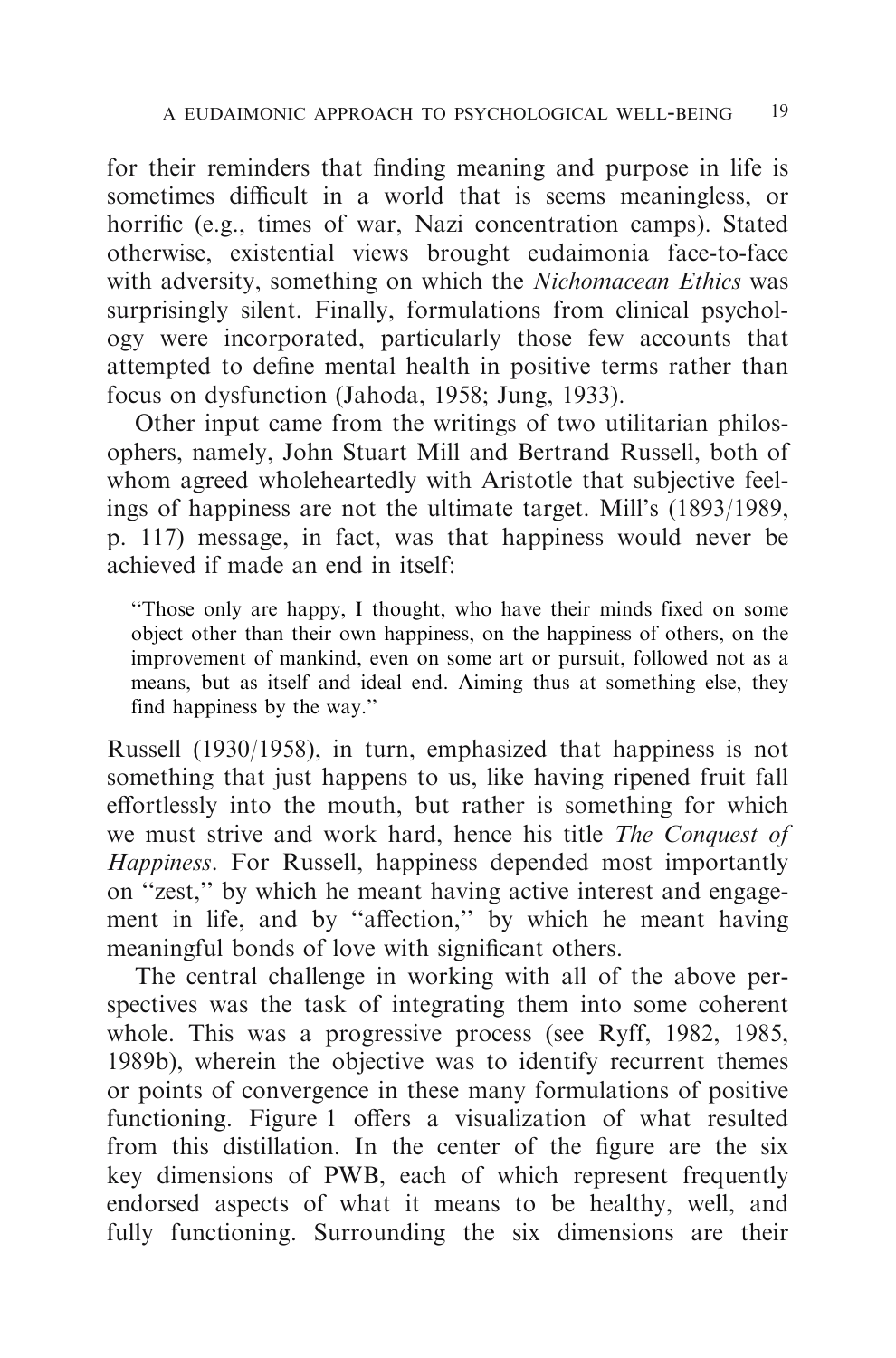

Figure 1. Core dimensions of pwb and their theoretical foundations.

conceptual underpinnings, noted briefly above. How each of the six dimensions grew out of the integration of these prior perspectives is detailed below.

# Self-Acceptance

The Greeks admonished that we should know ourselves; that is, strive to accurately perceive our own actions, motivations, and feelings. But many of the above formulations emphasized something more, namely, the need to have positive self-regard. This is defined as a central feature of mental health (Jahoda) as well as a characteristic of self-actualization (Maslow), optimal functioning (Rogers), and maturity (Allport). Life-span theories also emphasized the importance of acceptance of self, including one's past life (Erikson, Neugarten). The process of individuation (Jung) further underscored the need to come to terms with the dark side of one's self (the shadow). Thus, both Erikson's formulation of ego integrity and the Jungian individuation emphasized a kind of self-acceptance that is notably richer than standard views of self-esteem. It is a kind of self-evaluation that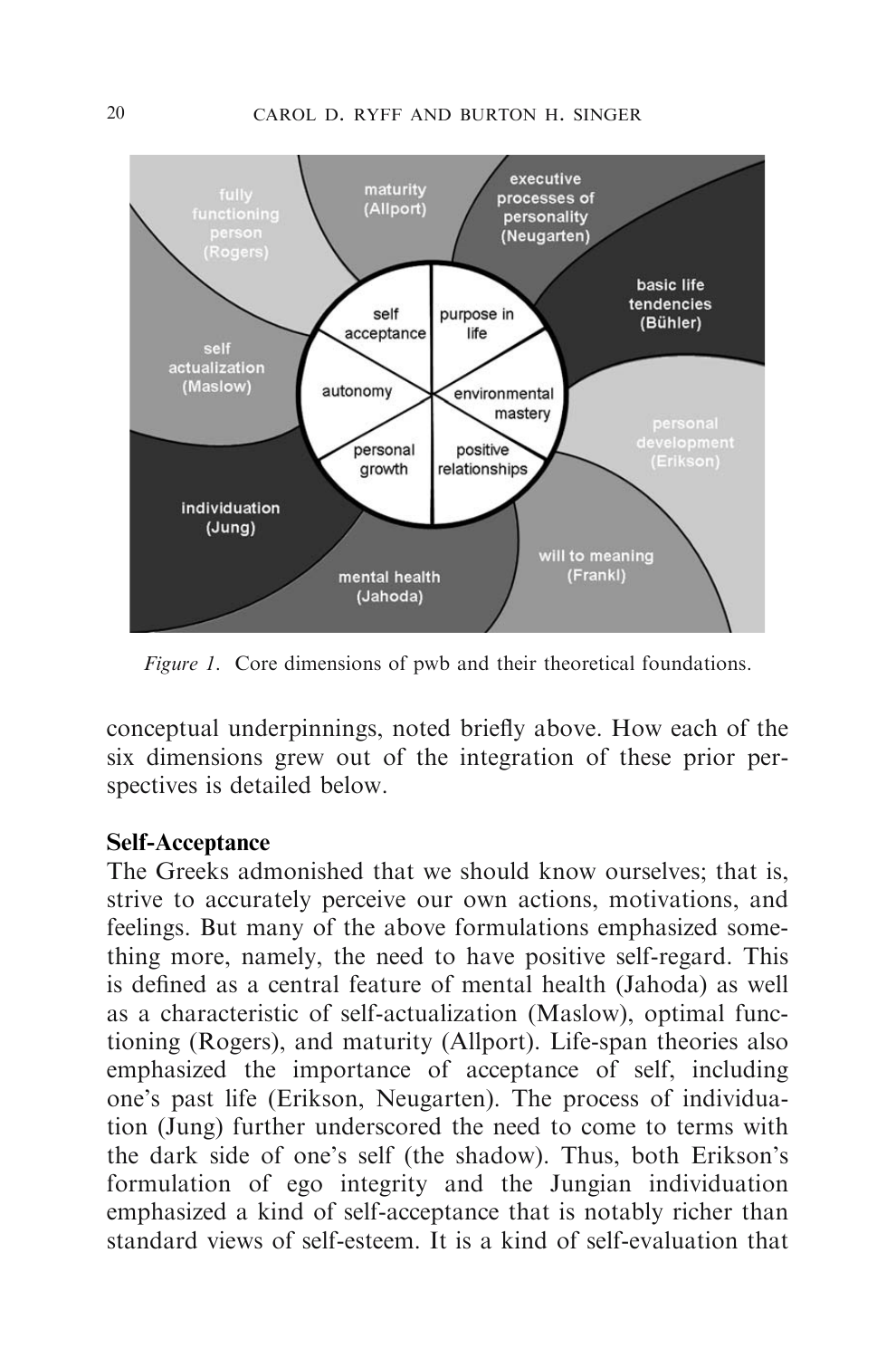is long-term and involves awareness, and acceptance of, both personal strengths and weaknesses.

# Positive Relations with Others

All of the above perspectives describe the interpersonal realm as a central feature of a positive, well-lived life. Aristotle's Ethics, for example, included lengthy sections on friendship and love, Mill's autobiography offered much detail about the great love of his life, and Russell saw affection as one of the two great sources of happiness. Jahoda, in turn, considered the ability to love to be a central component of mental health, while Maslow described self-actualizers has having strong feelings of empathy and affection for all human beings and the capacity for great love, deep friendship, and close identification with others. Warm relating to others was also posed as a criterion of maturity (Allport). Adult developmental stage theories (Erikson) emphasized the achievement of close unions with others (intimacy) as well as the guidance and direction of others (generativity). Beyond all of these perspectives, philosophical accounts of the ''criterial goods'' of a well-lived life (Becker, 1992) underscored the primacy of love, empathy, and affection. From a cultural perspective, there is near universal endorsement of the relational realm as a key feature of how to live (see Ryff and Singer, 1998).

# Personal Growth

Of all the aspects of well-being, it is personal growth that comes closest in meaning to Aristotle's eudiamonia, as it is explicitly concerned with the self-realization of the individual. This part of positive functioning is thus dynamic, involving a continual process of developing one's potential. Self-actualization, as formulated by Maslow, and elaborated by Norton, is centrally concerned with realization of personal potential, as is Jahoda's positive conception of mental health. Rogers also described the fully functioning person as having openness to experience in which s/he is continually developing and becoming, rather than achieving a fixed state wherein all problems are solved. Life-span theories (Buhler, Erikson, Neugarten, Jung) also give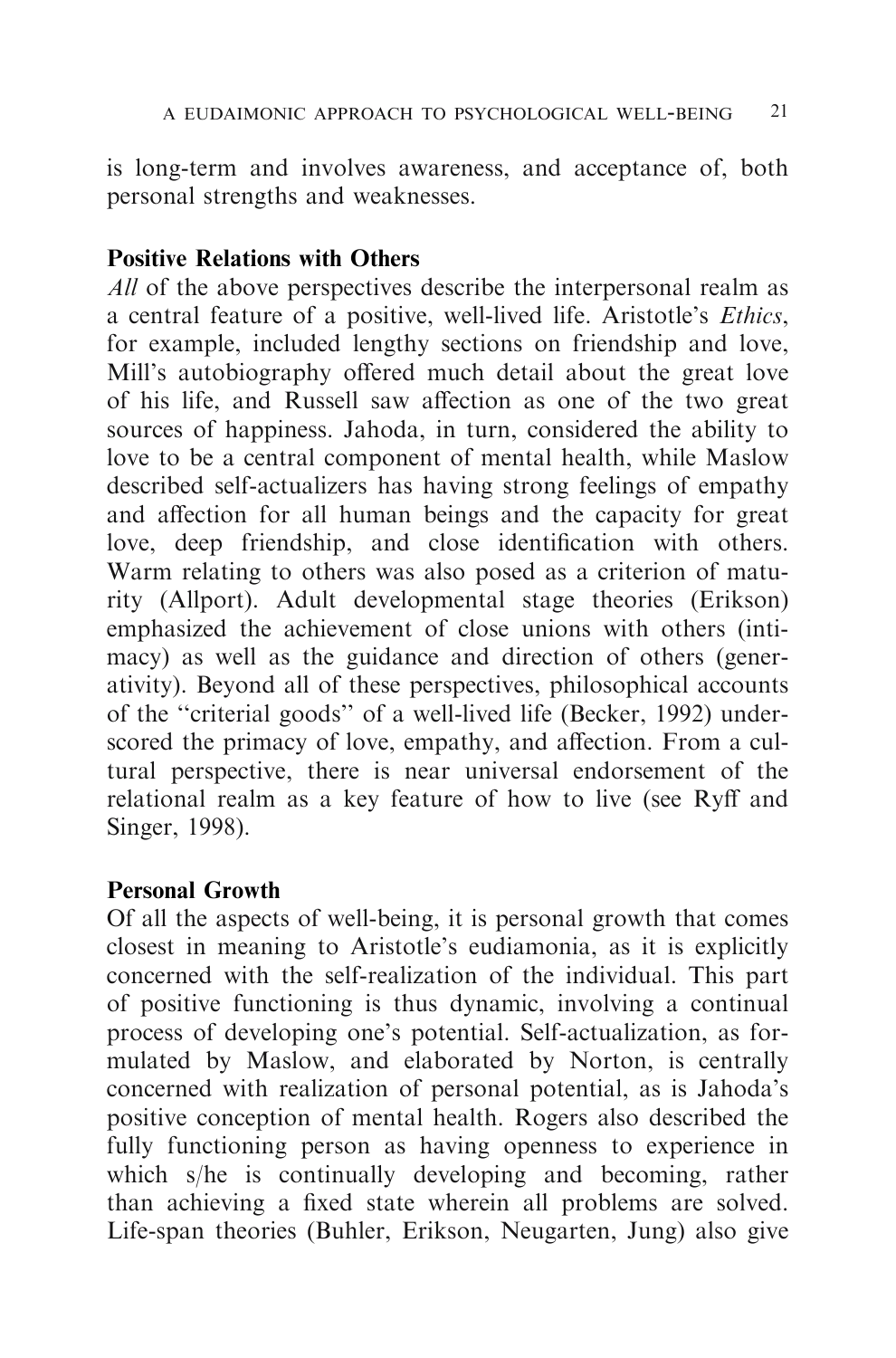explicit emphasis to continued growth and the confronting of new challenges at different periods of life.

# Purpose in Life

This dimension of well-being draws heavily on existential perspectives, especially Frankl's search for meaning vis-à-vis adversity. His logotherapy concerned itself directly with helping people find meaning and purpose in their life travails and suffering. Creating meaning and direction in life is also the fundamental challenge of living authentically according to Sartre. While these views tend to emphasize the will to meaning in the face of what is awful, or absurd in life, themes of purpose are also evident in other literatures less focused on darkness. Russell's emphasis on zest, for example, is fundamentally about actively engaging in and having a reflective stance toward life. Jahoda's definition of mental health gave explicit emphasis to the importance of beliefs that give one a sense of purpose and meaning in life. Allport's definition of maturity included having a clear comprehension of life's purpose, which included a sense of directedness and intentionality. Finally, life-span developmental theories refer to the changing purposes or goals that characterize different life stages, such as being creative or productive in midlife, and turning toward emotional integration in later life.

# Environmental Mastery

Jahoda defined the individual's ability to choose or create environments suitable to his/her psychic conditions as a key characteristic of mental health. Life-span developmental theories also emphasize the importance of being able to manipulate and control complex environments, particularly in midlife, as well as the capacity to act on and change surrounding world through mental and physical activities. Allport's criteria of maturity included the capacity to ''extend the self,'' by which he meant being able to participate in significant spheres of endeavor that go beyond the self. Together, these perspectives suggest that active participation in and mastery of the environment are important ingredients of an integrated framework on positive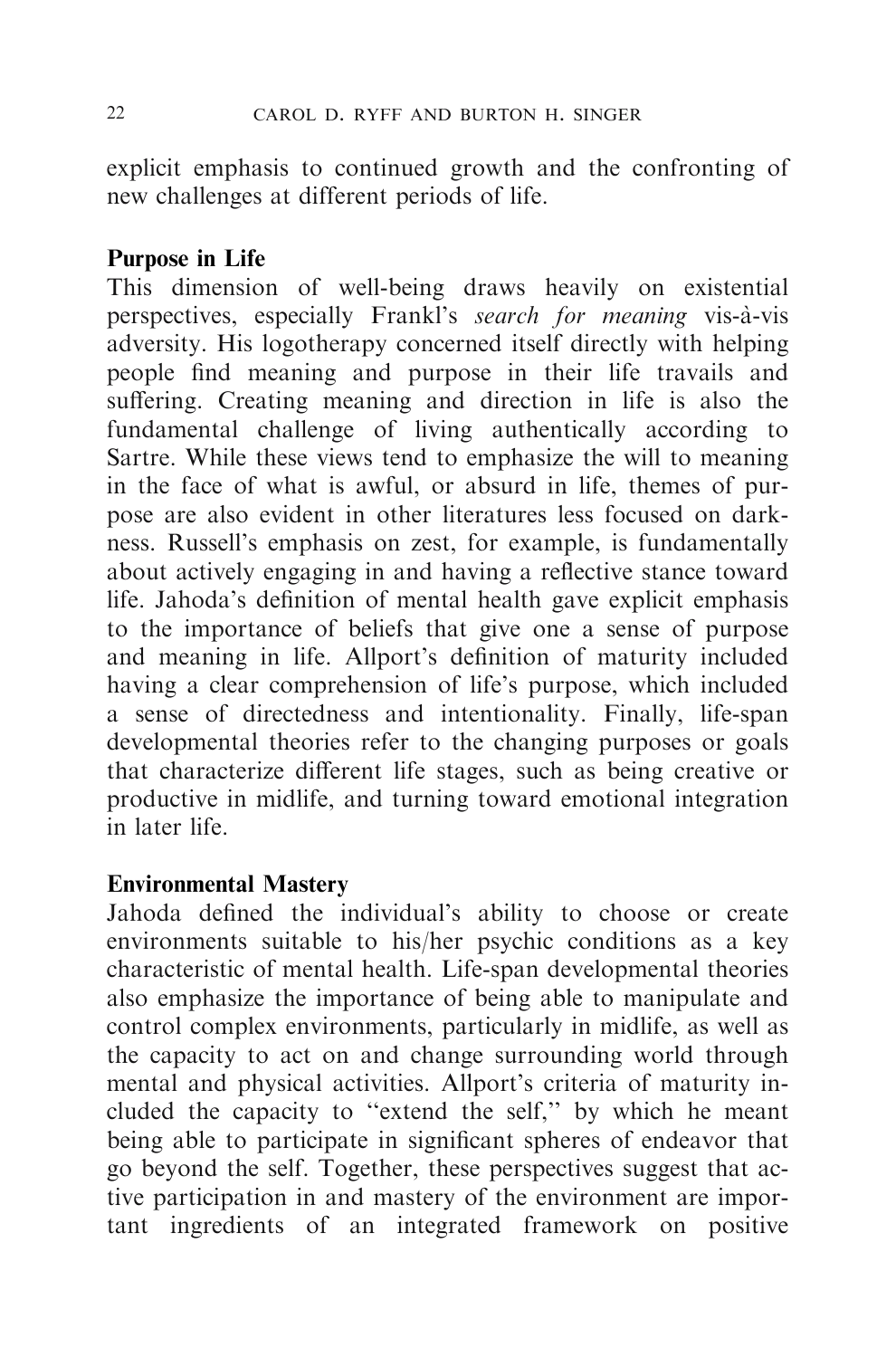psychological functioning. Although this area of well-being appears to have parallels with other psychological constructs, such as sense of control and self-efficacy, the emphasis on finding or creating a surrounding context that suits one's personal needs and capacities is unique to environmental mastery.

### Autonomy

Many of the conceptual frameworks underlying this multidimensional model of well-being emphasize qualities such as self-determination, independence, and the regulation of behavior from within. Self-actualizers, for example, are described as showing autonomous functioning and a ''resistance to enculturation'' (Maslow). The fully functioning person described by Rogers has an internal locus of evaluation, whereby one does not look to others for approval, but evaluates oneself by personal standards. Individuation is also described as involving a ''deliverance from convention'' (Jung), in which one no longer belongs to the collective beliefs, fears, and laws of the masses. The existential idea of living in ''bad faith'' (Sartre, 1956) similarly conveys the importance of self-determination and living authentically, rather than following the dogma or dictates of others. Finally, life-span developmentalists (Erikson, Neugarten, Jung) wrote about the importance of turning inward in the later years of life, and relatedly, gaining a sense of freedom of the norms governing everyday life. This aspect of well-being is undoubtedly the most western of all of the above dimensions.

The preceding conceptual distillation required the development of empirical tools to operationalize the aspects of PWB described above. The process therein is briefly described below, followed by a select summary of research findings using the PWB assessment scales.

# EMPIRICAL TRANSLATION: ASSESSMENT TOOLS AND SELECT FINDINGS

# Measuring PWB and Evaluating its Validity

The development and evaluation of self-report scales to measure the above six dimensions of well-being was guided by the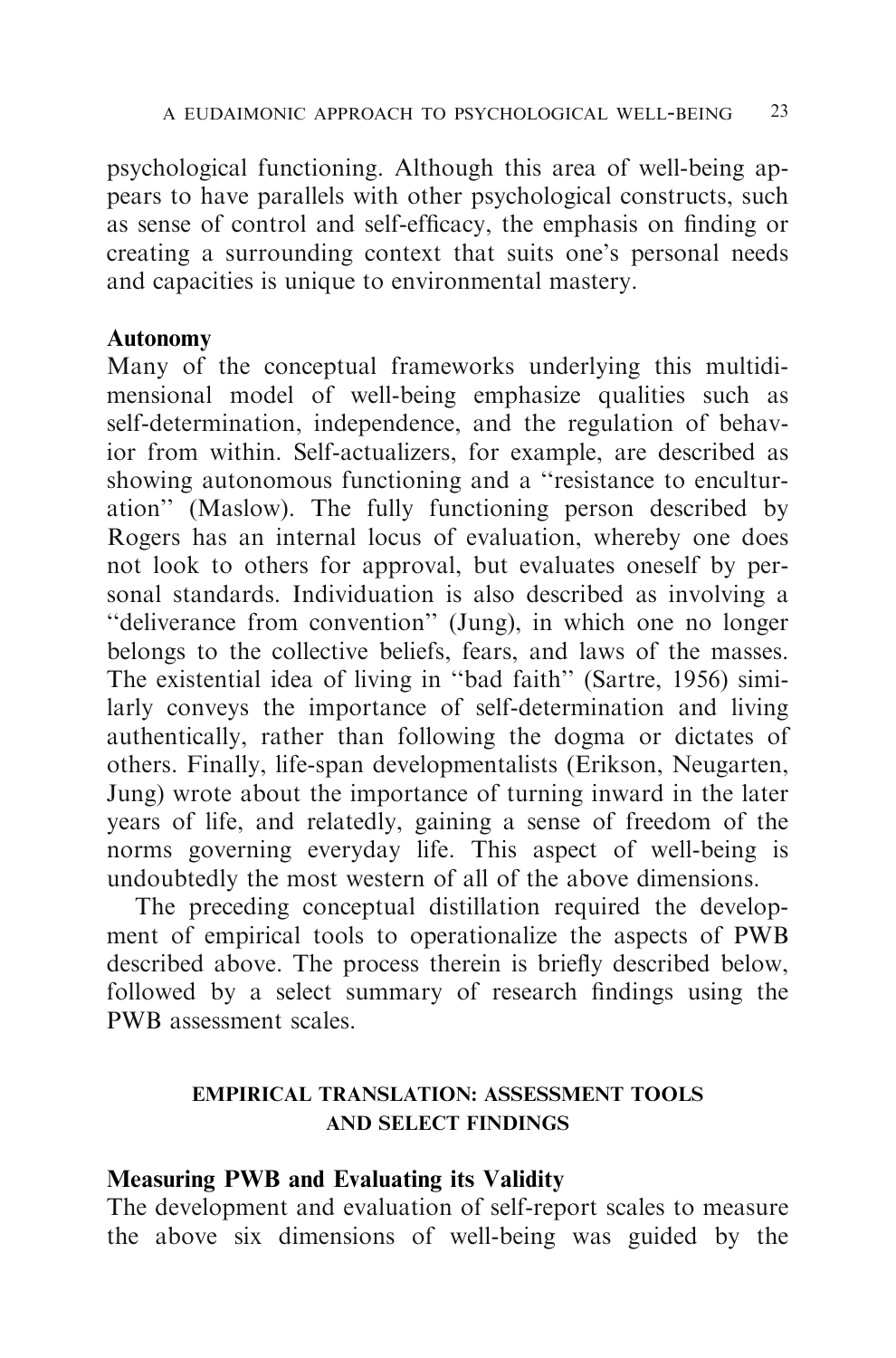construct-oriented approach to personality assessment (Wiggins, 1980). Of key importance in the empirical translation is the presence of psychological theory that specifies the constructs of interest. Based on such theory, as summarized in the previous section, the first step in the scale construction process is to define high and low scorers on each of the six dimensions. Such definitions are provided in Table I. Multiple independent writers then composed self-descriptive items that fit with these definitions and that could be applicable to both sexes as well as adults of any age. Initial item pools were large (e.g., approximately 80 items for each scale). These were then culled using criteria of face validity (i.e., ambiguity or redundancy of item, lack of fit with scale definition, lack of distinctiveness with items from other scales, inability to produce a variable response, and whether all aspects of the guiding definitions had been covered).

The reduced item pools (32 items per scale, divided between 16 positively and negatively scored items) were then administered to the initial research sample of young, middle, and old-aged adults (Ryff, 1989a). Item-to-scale correlations were then computed to refine the item pools. The construct-oriented approach requires that each item correlate more highly with its own scale than another scale. Items failing to meet this criterion, or that had low correlations with their own scale, were deleted. This evaluation process was iterative  $-$  i.e., items from each scale were eliminated one at a time and then the entire process was repeated, given that each item deletion meant the overall scale had been empirically reconfigured. The process was terminated, when each scale had been reduced to 20 items, divided equally between positively and negatively scored items. Additional psychometric evaluations (e.g., test–retest reliability, internal consistency) were also provided for scales of this length.

Since that original publication, multiple investigations have examined the factorial validity of the theory-based model of PWB. Five such studies (Cheng and Chan, 2005; Clarke et al., 2001; Ryff and Keyes, 1995; Springer and Hauser, in press; van Dierendonck, 2004), all using confirmatory factor analyses, have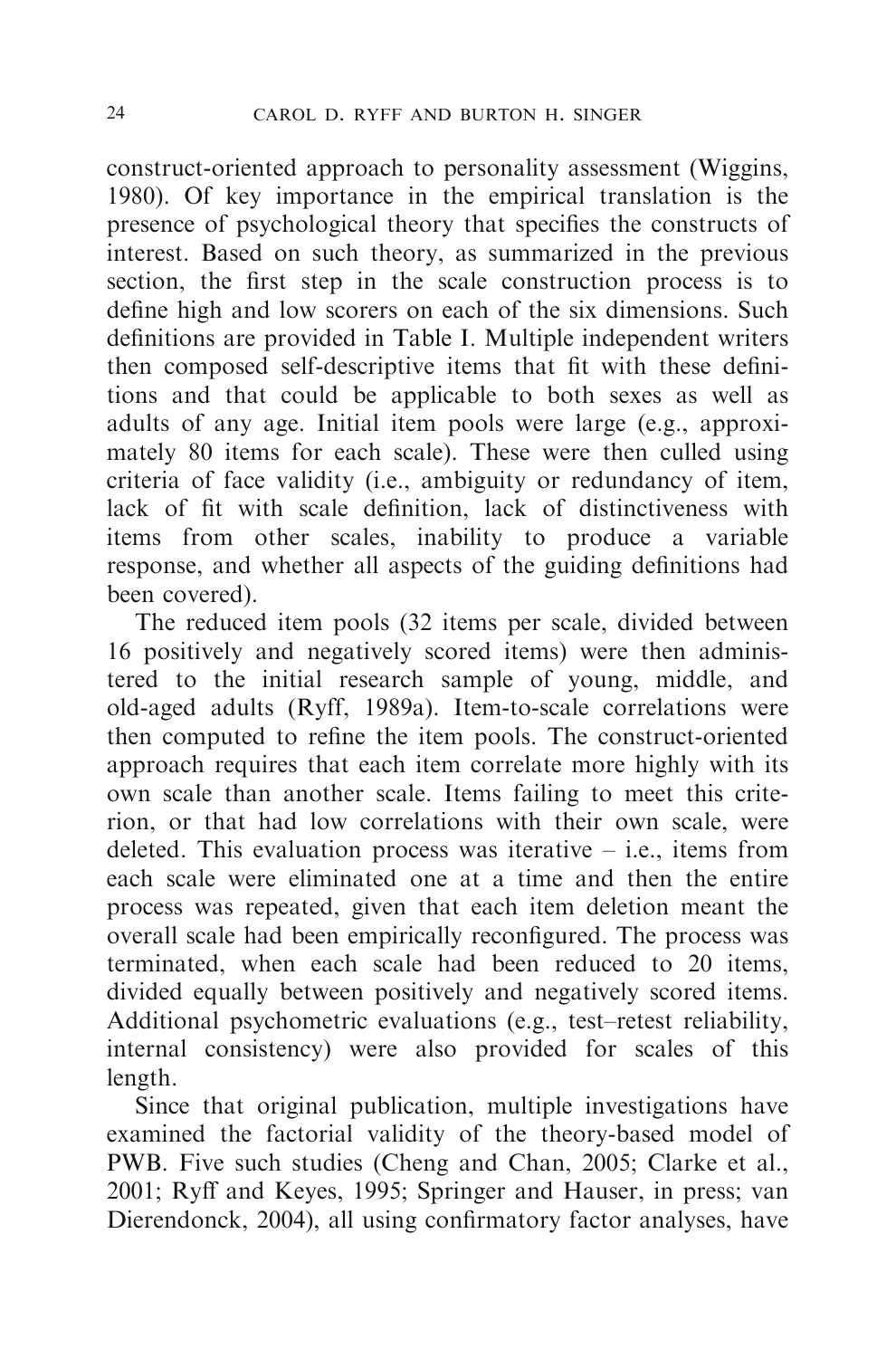### TABLE I

### Definitions of theory-guided dimensions of well-being

### Self-acceptance

High scorer: Possesses a positive attitude toward the self; acknowledges and accepts multiple aspects of self including good and bad qualities; feels positive about past life

Low Scorer: Feels dissatisfied with self; is disappointed with what has occurred in past life; is troubled about certain personal qualities; wishes to be different than what he or she is

Positive relations with others

High scorer: Has warm, satisfying, trusting relationships with others; is concerned about the welfare of other others; capable of strong empathy, affection, and intimacy; understands give and take of human relationships Low scorer: Has few close, trusting relationships with others; finds it difficult to be warm, open, and concerned about others; is isolated and frustrated in interpersonal relationships; not willing to make compromises to sustain important ties with others

### Personal growth

High scorer: Has a feeling of continued development; sees self as growing and expending; is open to new experiences; has sense of realizing his or her potential; sees improvement in self and behavior over time; is changing in ways that reflect more self-knowledge and effectiveness

Low scorer: Has a sense of personal stagnation; lacks sense of improvement or expansion overtime; feels bored and uninterested with life; feels unable to develop new attitudes or behaviors

### Purpose in life

High scorer: Has goals in life and a sense of directedness; feels there is meaning to present and past life; holds beliefs that give life purpose; has aims and objectives for living

Low scorer: Lacks a sense of meaning in life; has few goals or aims; lacks sense of direction; does not see purpose of past life; has no outlook or beliefs that give life meaning

#### Environmental mastery

High scorer: Has a sense of mastery and competence in managing the environment; controls complex array of external activities; makes effective use of surrounding opportunities; able to choose or create contexts suitable to personal needs and values

Low scorer: Has difficulty managing everyday affairs; feels unable to change or improve surrounding context; is unaware of surrounding opportunities; lacks sense of control overexternal world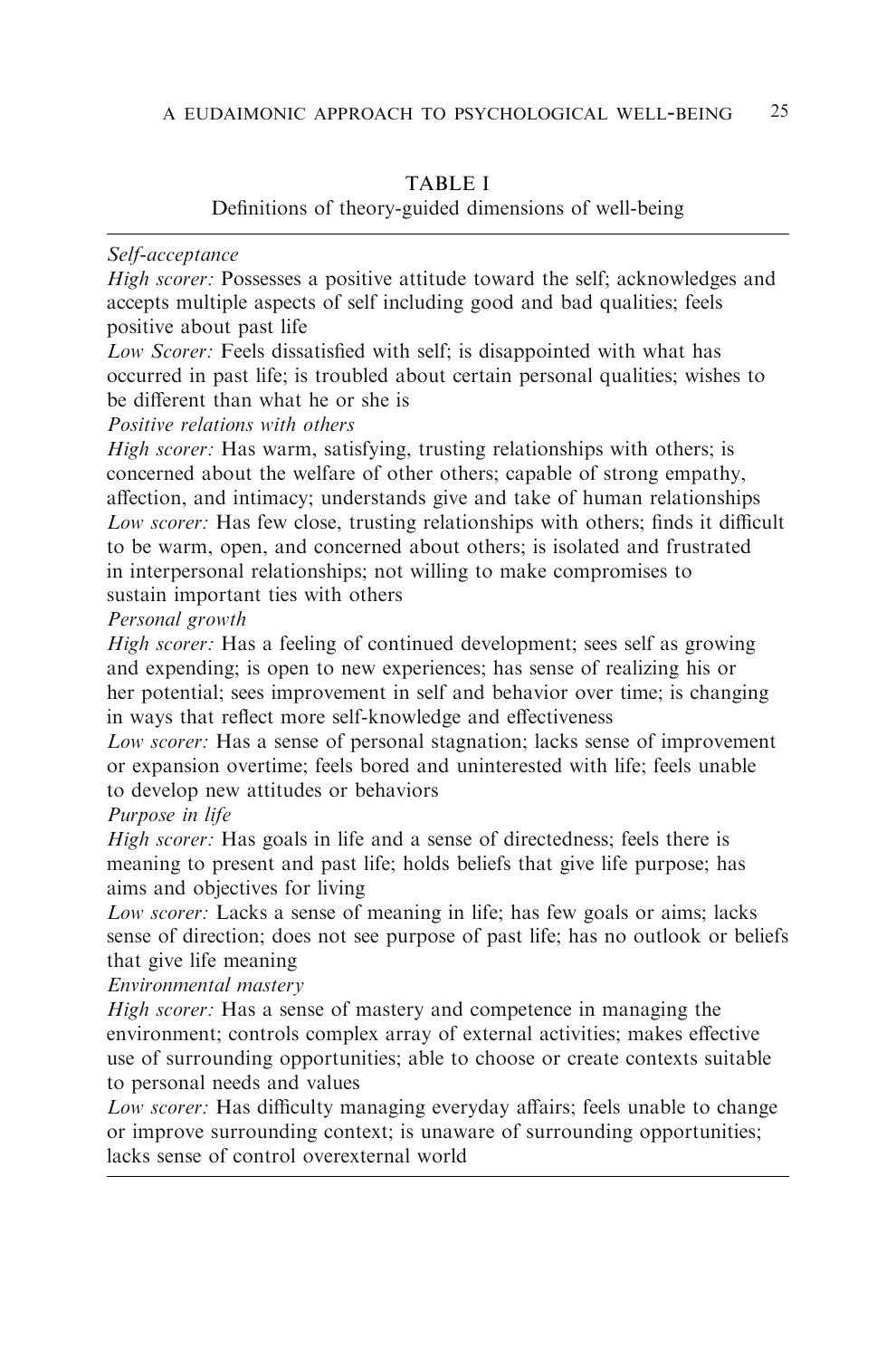### TABLE I

#### (Continued)

#### Autonomy

High scorer: Is self-determining and independent; able to resist social pressures to think and act in certain ways; regulates social pressures to think and act in certain ways; regulates behavior from within; evaluates self by personal standards

Low scorer: Is concerned about the expectations and evaluations of others; relies on judgments of others to make important decisions; conforms to social pressures to think and act in certain ways

shown that the best-fitting model is, in fact, the theory-guided six factor model. Included in this mix are three nationally representative samples, two from the U.S. (MIDUS, Midlife in the U.S.; NSFH, National Survey of Families and Households), and one from Canada (CSHA, Canadian Study of Health and Aging). Other sources of evidence are also relevant for evaluating the validity of the well-being scales, such as how they correlate with other psychological constructs as well as sociodemographic and biological factors, and how they vary over time (longitudinal analyses). Summaries of these findings are available elsewhere (Ryff and Singer, in press). Select findings from this research are briefly discussed below.

### Psychosocial and Sociodemographic Correlates of PWB

Social scientists have linked the above aspects of well-being to many psychological constructs, such as identity status (Helson and Srivastava, 2001), self-enhancing cognitions (Taylor et al., 2003a, b), emotion regulation (Gross and John, 2003), personality traits (Lopes et al., 2003; Schmutte and Ryff, 1997), personal goals (Carr, 1997; Riediger and Freund, 2004), values (Sheldon, 2005), coping strategies (Kling et al., 1997), social comparison processes (Heidrich and Ryff, 1993; Kwan et al., 2003), and spirituality (Kirby et al., 2004; Wink and Dillon, 2003). Others have examined associations between well-being and life experiences, such as early parental loss or parental divorce (Maier and Lachman, 2000), growing up with an alcoholic parent (Tweed and Ryff, 1991), trauma disclosure (Hemenover, 2003), community relocation (Smider et al., 1996), caregiving (Marks,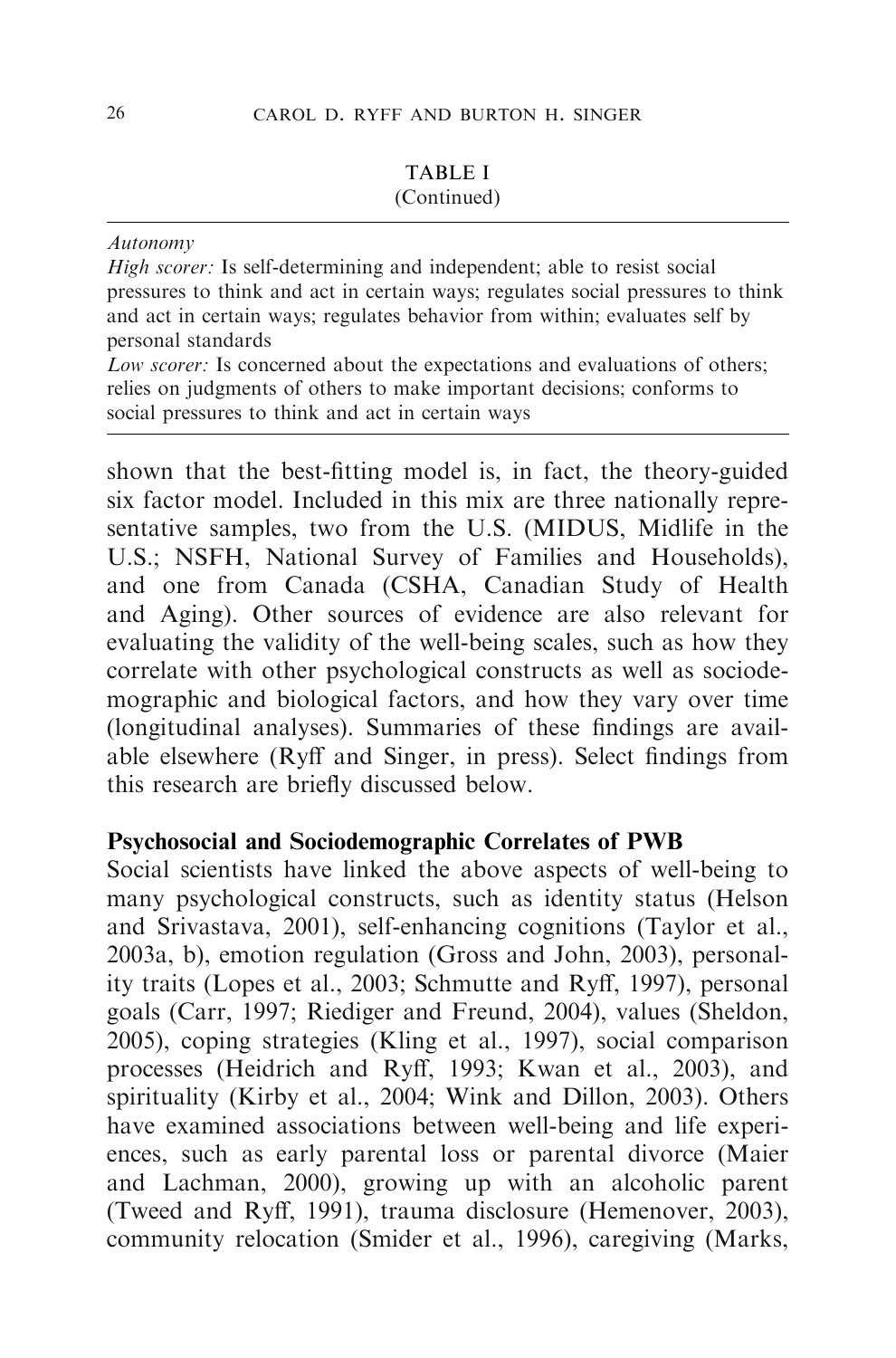1998), and change in marital status (Marks and Lambert, 1998). Collectively, these investigations speak to the diverse interests researchers bring to the topic of well-being, and thereby, to the many factors that may influence positive functioning conceptualized under the eudaimonic umbrella, broadly defined.

We will focus on sociodemographic correlates of well-being, namely, how PWB varies by age and socioeconomic status of respondents. The reasons are to underscore the life course dynamics of well-being as well as the opportunity structures, or lack thereof, surrounding the challenge of ''becoming what you are.'' Both receive insufficient attention in current psychological inquiries. With regard to age, Figure 2 shows cross-sectional age differences in well-being among young, middle, and older aged adults from the MIDUS (Midlife in the U.S.) national survey. The age diversity of well-being for both men and women is immediately apparent. Some aspects show incremental profiles with age (e.g., autonomy, environmental mastery), while others show sharply decremental profiles from young adulthood to old age (e.g., purpose in life, personal growth), and still others show little age variation (e.g., positive relations with others, self-acceptance – only for women). These patterns have been replicated across multiple studies, including those with community samples and nationally representative samples (Ryff, 1989a, 1991; Ryff and Keyes, 1995) as well as with instruments of dramatically different length (e.g., 3-item scales, 20-item scales).

What is as yet unknown is whether the patterns represent aging changes, or cohort differences, although other longitudinal analyses (over shorter age periods) have documented that PWB does, indeed, change with aging, particularly as individuals negotiate life challenges and life transitions, such as caregiving or community relocation (Kling et al., 1997a, b; Kwan et al., 2003). With regard to the sharply downward trajectories for purpose in life and personal growth, the two most eudiamonic aspects of well-being, we have emphasized current societal challenges in providing older persons with meaningful roles and opportunities for continued growth. Sociologists have termed this the ''structural lag'' problem, in which contemporary social institutions lag behind the added years of life that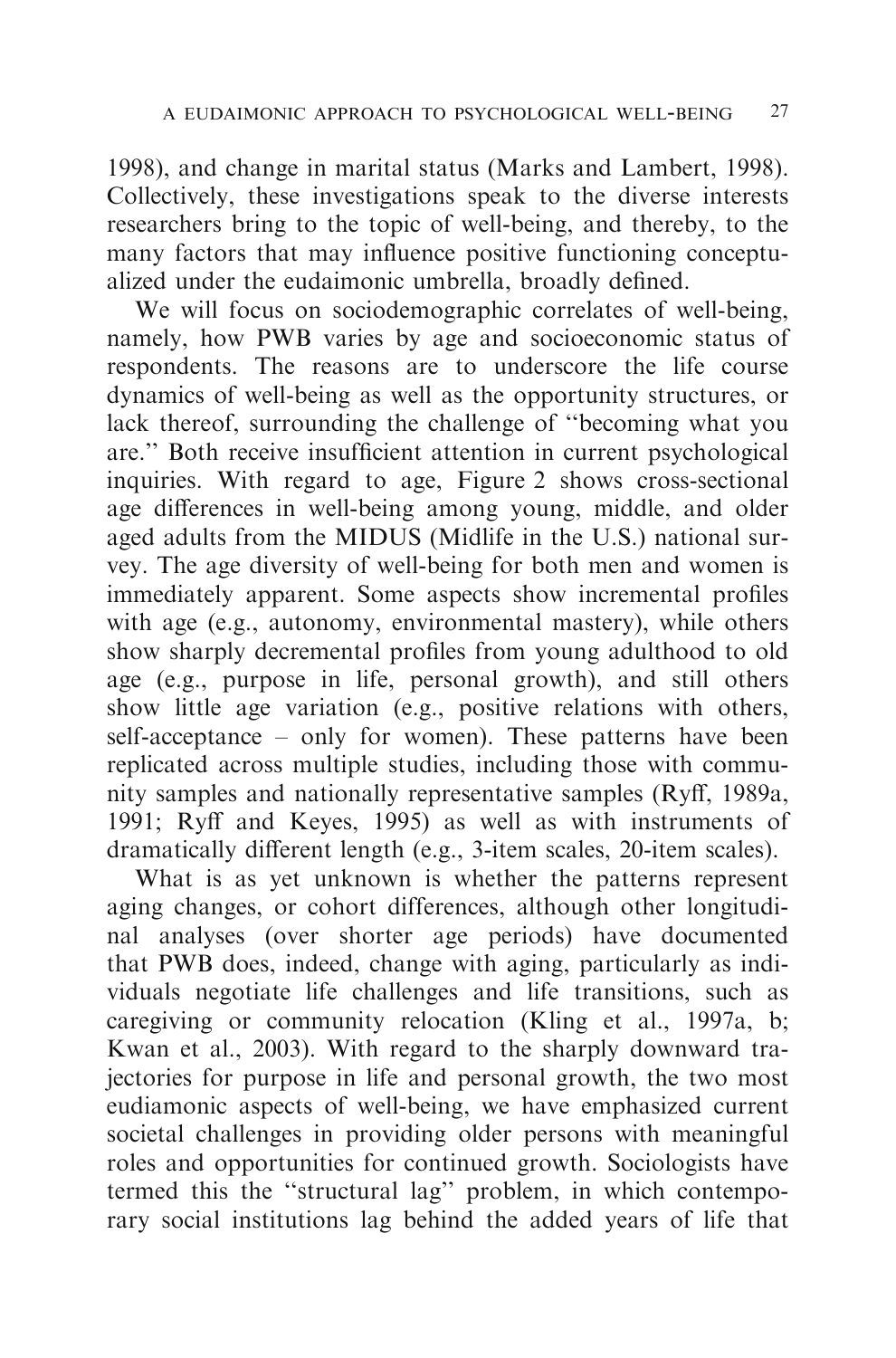

Figure 2. Age differences in PWB. (Source: MIDUS National Survey).

many now experience (Riley et al., 1994). Related to such ideas, Greenfield and Marks (2004), using MIDUS data, focused on older persons who occupied few major roles and found that those who engaged in formal volunteering had higher levels of purpose in life than those lacking both major roles and volunteer experiences.

Whether or not the surrounding context nurtures self-realization is partly illuminated by examining how reported well-being varies depending on individuals' socioeconomic status, such as their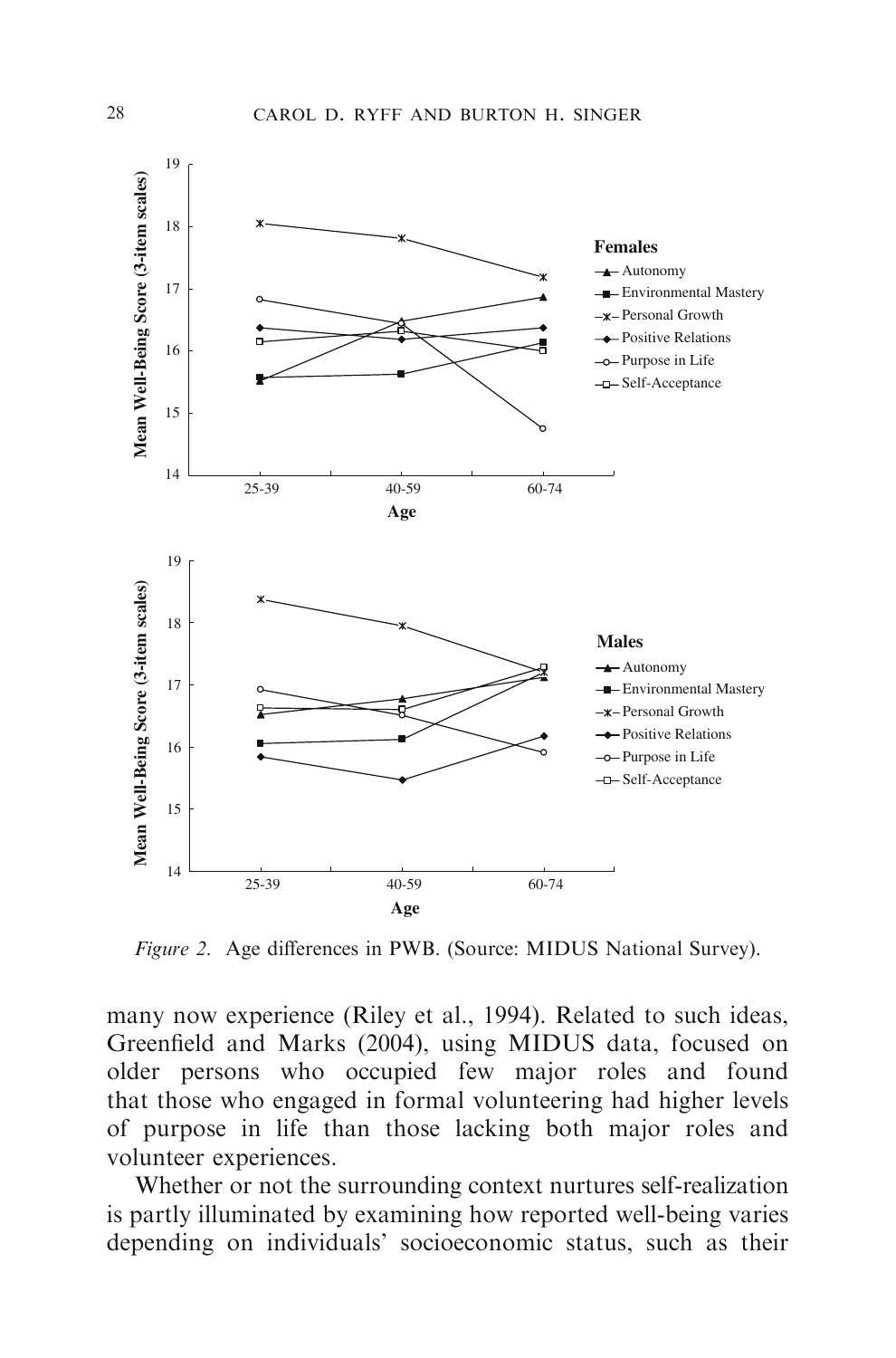levels of education, income, or occupational status. Figure 3 arrays scores on the six dimensions of well-being among females and males in MIDUS as a function of their educational attainment. The story is clear: PWB and educational standing are strongly positively linked, with the association being especially pronounced for personal growth and purpose in life, the two pillars of eudaimonia. These findings bring into high relief Dowd's (1990) observation that the opportunities for self-realization are



Figure 3. Educational differences in PWB. (Source: MIDUS National Survey).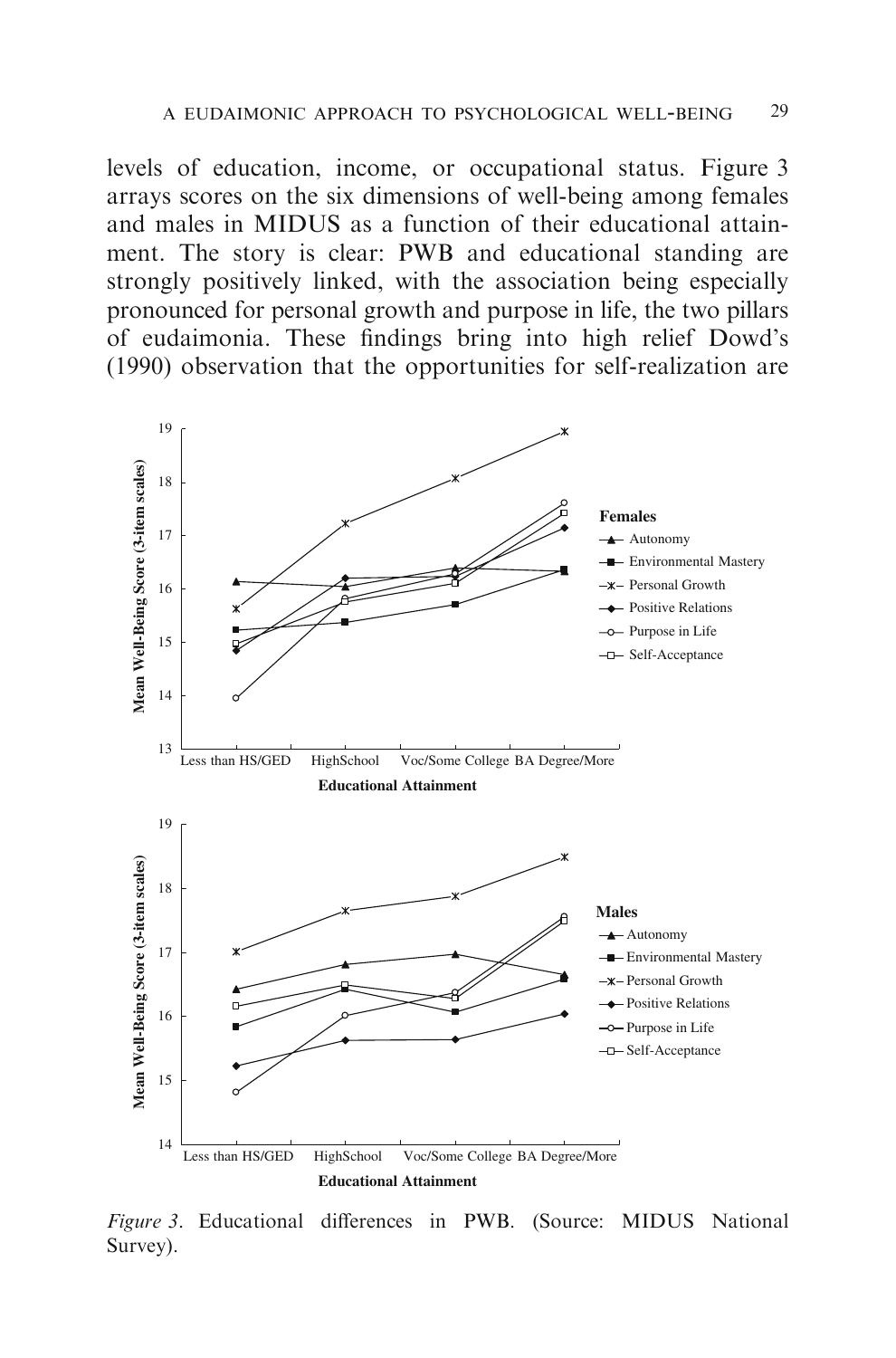not equally distributed, but occur via the allocation of resources, which enable only some to make the most of their talents and capacities.

Aristotle missed this point, although the Greeks did differentiate society into subgroups of people, some of whom were thought to possess the essential daimon, and others not. In the present era, there is greater awareness of problems of social inequality and their implications for health (Adler et al., 1999). Our research on educational disparities in PWB (Marmot et al., 1997, 1998) adds to this literature, by showing that those at the low end of the SES hierarchy are not only more likely to succumb to disease and disability, they also suffer from diminished opportunities to make the most of their lives. As detailed in the biological section below, we see the two as linked  $-$  i.e., thwarted self-realization may be a critical part of the complex biopsychosocial processes that contribute to early morbidity and mortality.

Nonetheless, it is important to note deviations from these patterns, which on average, link higher PWB to higher standing in the social hierarchy. Our work has shown remarkable resilience among some who lack socioeconomic advantage and/or have been confronted with significant life challenges (Markus et al., 2004; Ryff et al., 2004b; Singer and Ryff, 1997, 1999; Singer et al., 1998). We have also found such resilience among racial/ ethnic minorities (Ryff et al., 2003). These studies are valuable for documenting the meaning-making and growth-producing effects of adversity, thus bringing empirical substance to Frankl's (1959/1992) vision. Regarding Hellenic eudaimonia, such findings challenge the view that realizing the highest human good is the exclusive terrain of privileged segments of society.

# Biological Correlates of PWB: The Positive Health Agenda

Within moral philosophy, deontological theories rest on principles of obligation (from the Greek word deon, meaning duty). Consequentialist theories, in contrast, focus on the outcome or consequences to define right moral action. Aristotle's formulation of the highest human good as eudaimonia may well be primarily deontological; that is, it is a purely conceptual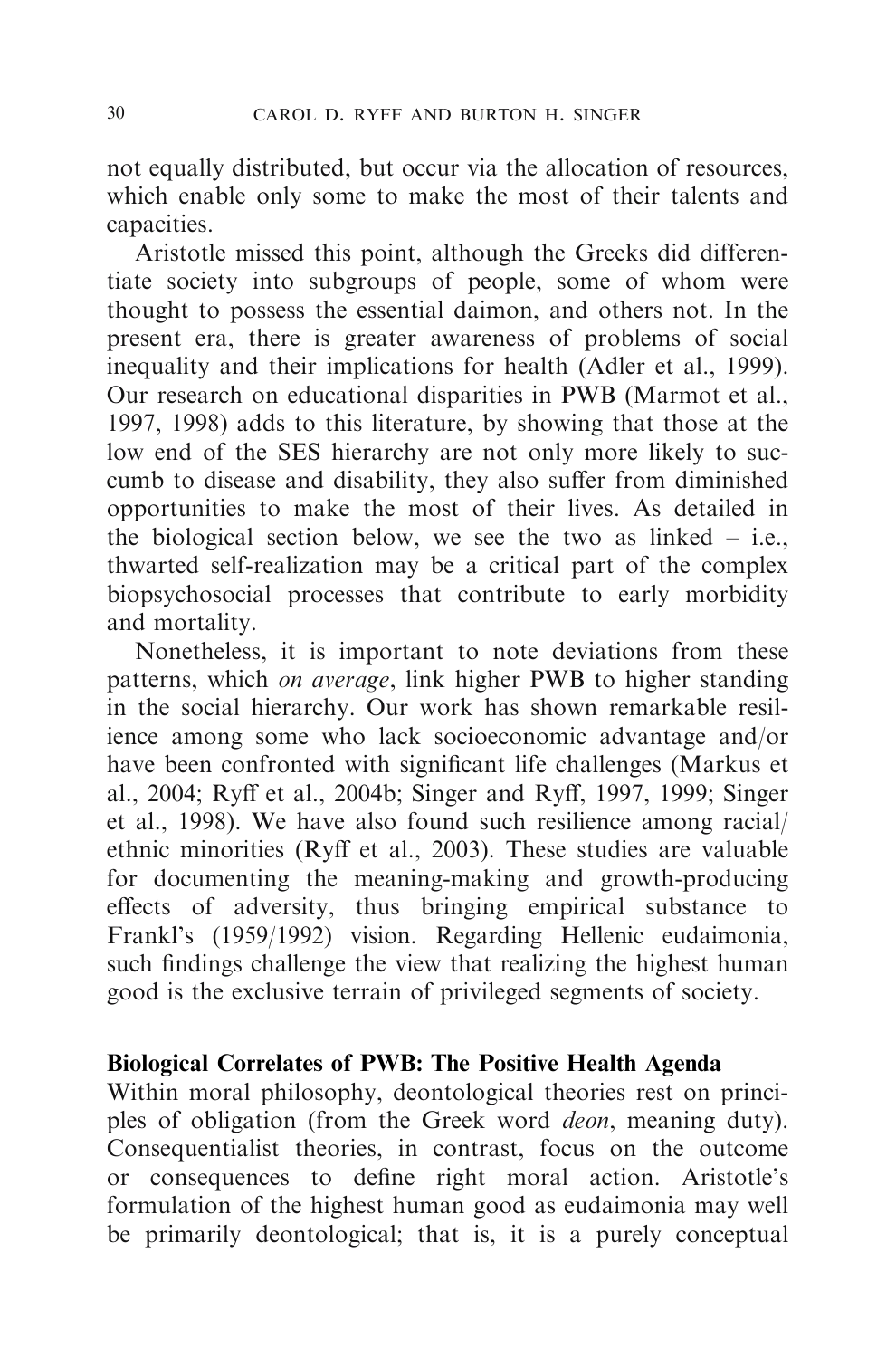argument.<sup>1</sup> We are, however, intrigued with the idea of bringing empirical defense to the argument that some kinds of human goods are perhaps better than others. One such realm of consequentialist evidence pertains to biology and human health (Singer and Ryff, 2001). That is, if eudaimonic well-being truly is the to right way to live, presumably it will benefit their health, both in terms of health behaviors (e.g., those experiencing self-realization may take better care of themselves), but also with regard to neurobiological processes that underlie their phenomenological experiences of growth and development. This perspective also provides a useful antidote to medical models of health, focused exclusively on illness and disease (Ryff and Singer, 1998). Our alternative approach suggests that progress toward understanding *positive* human health follows from first assessing human flourishing (i.e., PWB, as formulated within the eudaimonic tradition) and then probing its neurobiological substrates. The key hypothesis in such inquiry is that having high levels of purpose, growth, and quality ties to others, etc. is part of what keeps people healthy, even in the face of challenge. A first step in testing the hypothesized protective features of PWB is thus to examine its neurobiological correlates.

Our work therein has just begun, but preliminary findings are promising. In a sample of aging women (Ryff et al., 2004a) we correlated the six dimensions of PWB with diverse biomarkers (cardiovascular, neuroendocrine, immune) and found evidence of numerous links supporting our guiding predictions. Older women with higher levels of personal growth and purpose in life had, for example, better neuroendocrine regulation  $-$  i.e., they started the day with lower levels of salivary cortisol and stayed lower throughout the day, compared to older women with lower levels of growth and purpose. We found that those with higher levels of life purpose had lower inflammatory markers (i.e., sIL-6r, the soluble receptor for interluekin-6). Those with higher levels of environmental mastery, positive relations with others, and self-acceptance, in turn, showed lower levels of glycosylated hemoglobin (a marker for insulin resistance). Personal growth and purpose in life were also significantly positively correlated with HDL cholesterol, the ''good '' cholesterol.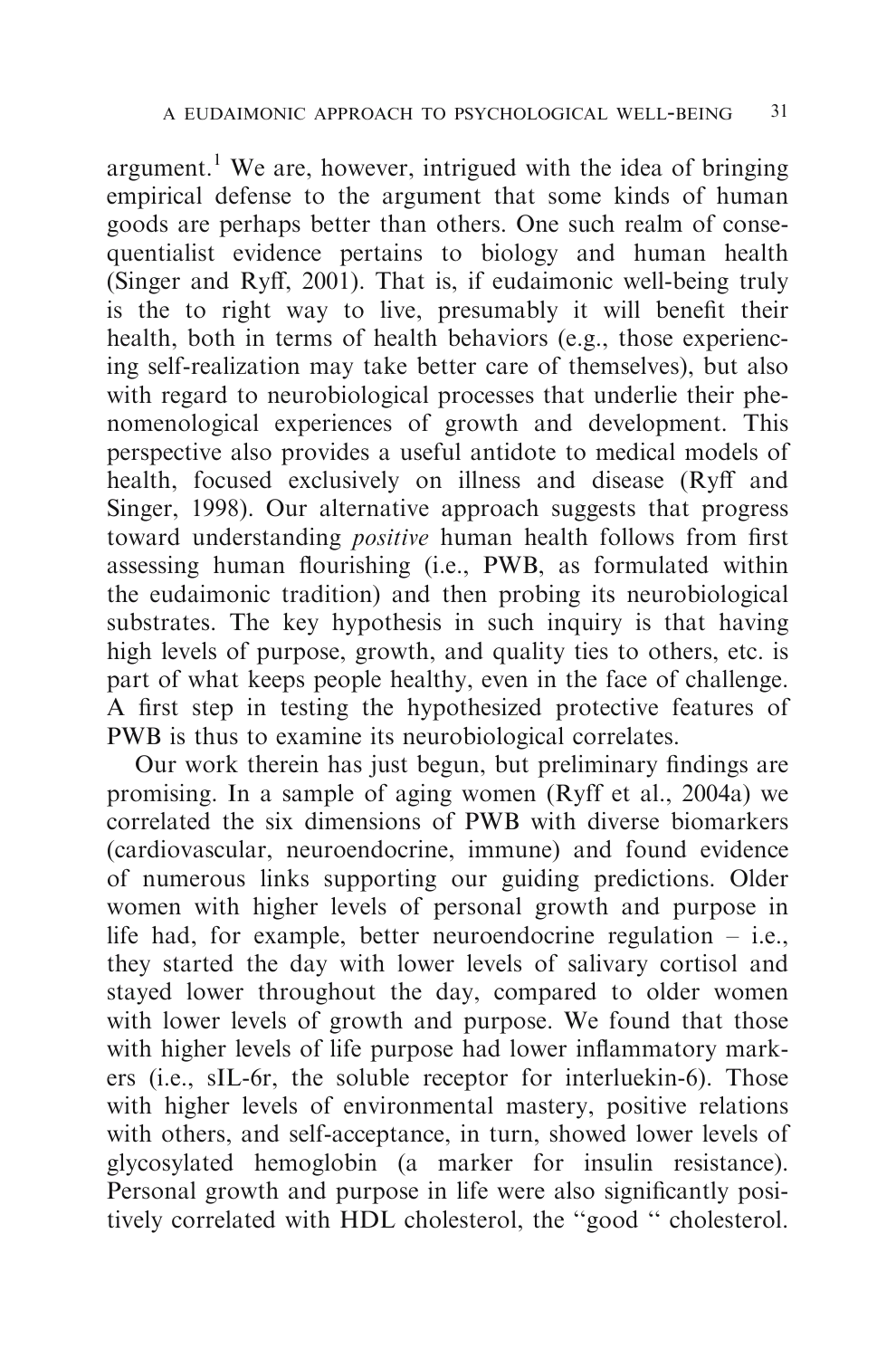Finally, we included objectively measured sleep assessments and found that those with higher levels of environmental mastery experienced longer periods of REM sleep and faster entry into REM sleep. Longer periods of REM sleep were also evident for those with higher levels of positive relations with others, which along with high purpose in life was also significantly correlated with less body movement during sleep.

Extending these findings, Friedman et al. (2005) has documented the interplay between well-being and sleep in predicting inflammatory factors in older women. Those with both low levels of interpersonal well-being and poor sleep efficiency had the highest levels of interleukin-6, in contrast to those with positive profiles on one or both of these factors. In a sample of midlife adults, Urry et al. (2004) examined the neural correlates of well-being, and found that those with higher levels of PWB (all scales except autonomy) had greater left than right superior frontal activation (referred to EEG asymmetry), compared to those with lower well-being. This pattern of cerebral activation asymmetry has been previously linked to more positive dispositional styles and reduced likelihood of depression. Thus, eudaimonic well-being appears to be tied to more adaptive patterns of brain circuitry. Although limited by small samples and cross-sectional data, the above findings offer promising evidence that eudaimonic well-being is linked with better neuroendocrine regulation, better immune function, lower cardiovascular risk, better sleep, and more adaptive neural circuitry.

### SUMMARY: CONSTRUCTIVE TENSIONS AND FINDING THAT WHICH IS INTERMEDIATE

Our primary objective in this paper has been to revisit the philosophical and theoretical roots of eudaimonia so as to clarify how its central ideas infuse the study of human well-being. Whether we have done justice to these ideas, or fully utilized them to advance theoretical and empirical understanding of self-realization and human fulfillment is for others to evaluate. Also needed is thoughtful evaluation of how our perspective overlaps with, or is distinctive from, other flowers blooming in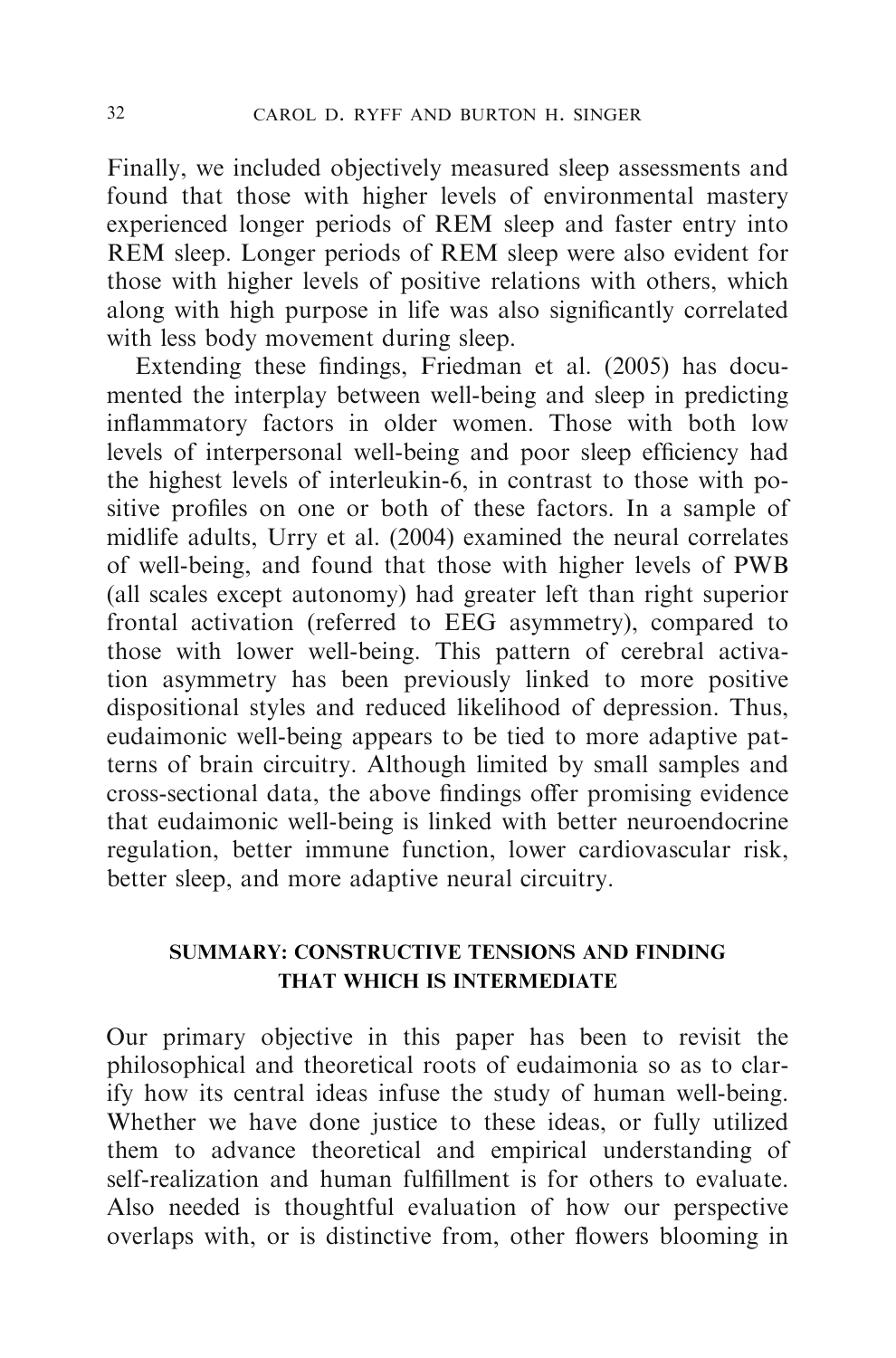psychology's eudaimonic garden (see Ryan and Deci, 2001 and other contributors to this special issue).

We conclude with observations about "constructive tensions" that come with the territory of studying human well-being. A central one pertains to the competing pulls of self versus other in formulating what it means to function optimally. In some circles, the human potential movement itself was seen as little more than an arena of narcissistic self-spelunking and ego-diving (see Ryff, 1985). Preoccupations with personal growth were depicted as crippling basic social institutions (e.g., the family), and thus ensued countervailing calls to elevate social responsibility and concern for others as the highest good. A further tension inherent in any effort to formulate ultimate ideals for human conduct is the pull between universalism versus relativism (see Ryff and Singer, 1998). Are there multiple forms of eudaimonic well-being – distinct varieties of self-realization nurtured by different societal contexts and culturally distinct ways of being (Diener and Suh, 2000; Kitayama and Markus, 2000). Or, is there a single formulation that applies to our species as a whole?

These challenging questions draw on the values and moral philosophies (implicit or explicit) of those who choose to study, if not, promote, human well-being. In reflecting on these tensions, we were struck anew by Aristotle's admonishment to seek ''that which is intermediate.'' Following such guidance, we should avoid excess and extremes, whether it be a kind of wellbeing that is so solipsistic and individualist as to leave no room for human connection and the social good, or a version that is so focused on responsibilities and duties outside the self that inherent talents and capacities are neither recognized nor developed. Similarly, we are not well-served by rigid, tightly constrained formulations of how selves are realized any more than we benefit from a relativistic buffet in which any type of wellbeing goes. Moreover, even with regard to the dimensions of eudaimonic well-being we put forth (e.g., personal growth, selfknowledge, purposeful living), there are possible extremes in which self-realization spins out of control at great cost to others, or where responding to the expectations of others eliminates the capacity for autonomy.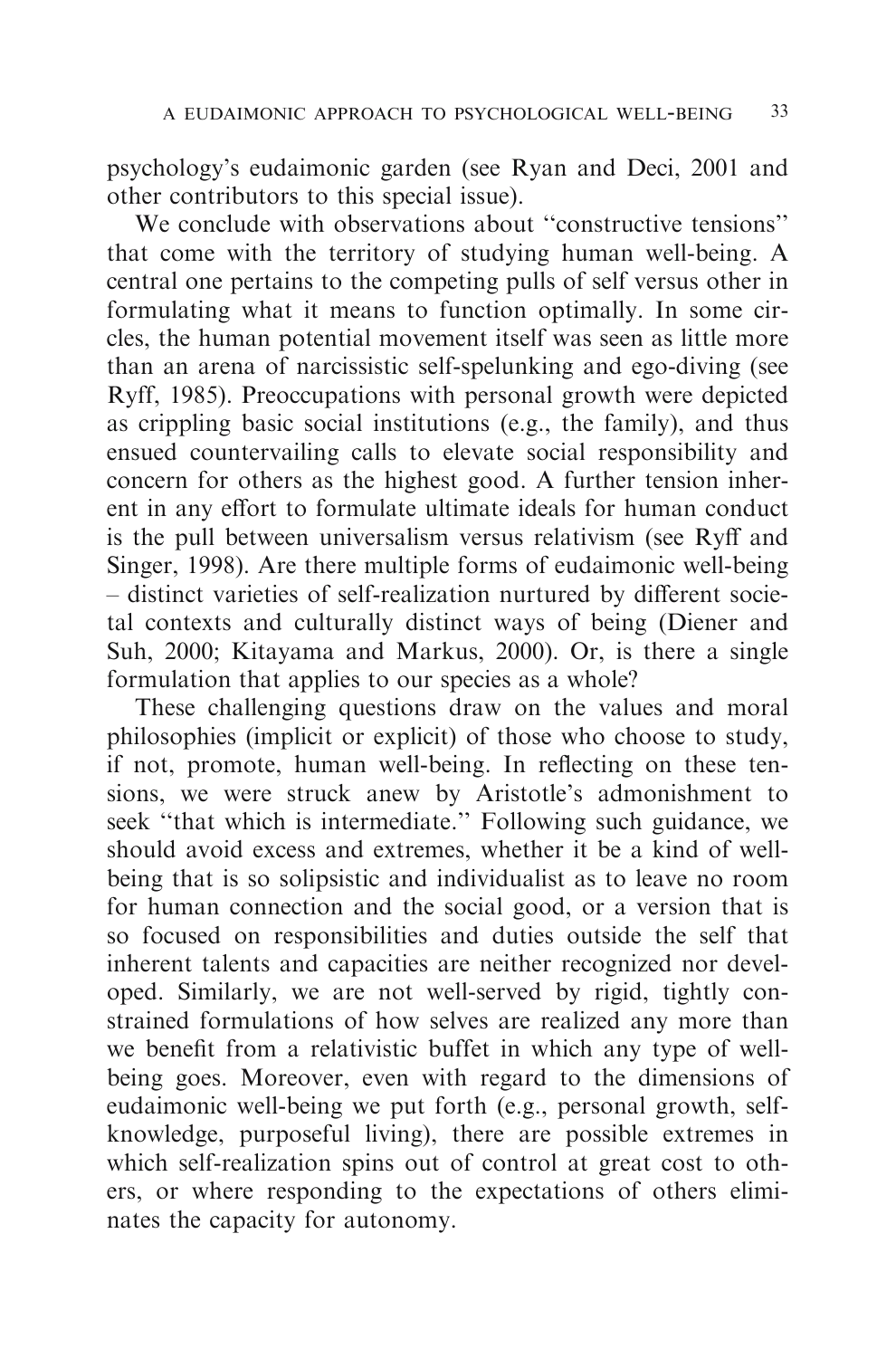Thus, we close with renewed appreciation for the idea of balance, both as a conceptual guide and as an empirical reality that scholars of well-being need to better understand. This will require that we peer deeply into what levels of well-being contribute to flourishing individual lives as well as optimally functioning social institutions. We will thus be required to address issues, such as what constitutes too little, or too much, life purpose? Or, what is too little, or not enough, self-knowledge? Questions such as these could not be more timely for the scientific study of human well-being where current inquiry is now poised to predict important empirical outcomes (e.g., the health of individuals, their families, and their communities) based on reported levels of eudaimonic well-being.

#### ACKNOWLEDGEMENT

This research was supported by the National Institute of Mental Health (P50-MH61083), and the National Institute on Aging (P01-AG020166). We are grateful to Emily Greenfield and Alan Waterman for their insightful comments and suggestions on an earlier version of this manuscript.

#### **NOTE**

<sup>1</sup> We are grateful to Alan Waterman for pointing out this distinction.

#### **REFERENCES**

- Adler, N.E., M.G. Marmot, B.S. McEwen and J. Stewart 1999, Socioeconomic Status and Health in Industrialized Nations: Social, Psychological, and Biological Pathways, 896(New York Academy of Sciences, New York, NY).
- Allport, G.W. 1961, Pattern and Growth in Personality, (Holt, Rinehart, & Winston, New York, NY).
- Andrews, F.M. and S.B. Withey 1976, Social Indicators of Well-Being: America's Perception of Life Quality, (Plenum Press, New York, NY).
- Aristotle: 1925, The Nicomachean Ethics (Oxford University Press, New York, NY) D. Ross, Trans.
- Becker, L.C.: 1992, 'Good lives: Prolegomena', Social Philosophy and Policy 9, pp. 15–37.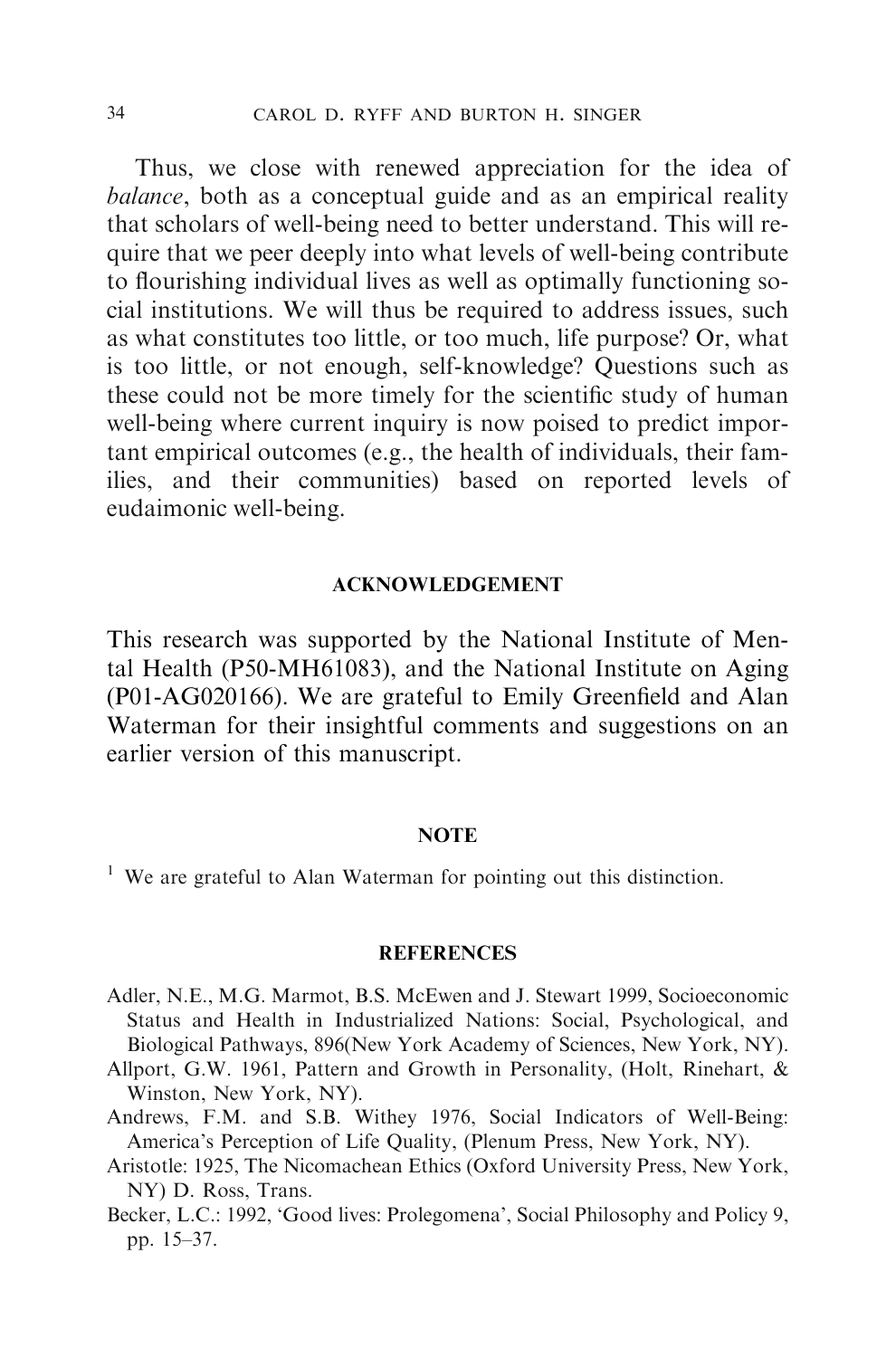- Bradburn, N.M. 1969, The Structure of Psychological Well-Being, (Aldin, Chicago, IL).
- Bryant, F.B. and J. Veroff: 1982, The structure of psychological well-being: A sociohistorical analysis', Journal of Personality and Social Psychology 43, pp. 653–673.
- Bühler, C.: 1935, 'The curve of life as studied in biographies', Journal of Applied Psychology 43, pp. 653–673.
- Bühler, C. and Massarik, F. (eds.) 1968, The Course of Human Life, (Springer, New York, NY).
- Carr, D.S.: 1997, The fulfillment of career dreams at midlife: Does it matter for women's mental health?', Journal of Health and Social Behavior 38, pp. 331– 344.
- Cheng, S.-T. and A.C.M. Chang: 2005, Measuring psychological well-being in the Chinese', Personality and Individual Differences 38(6), pp. 1307–1316.
- Clarke, P.J., V.W. Marshall, C.D. Ryff and B. Wheaton: 2001, Measuring psychological well-being in the Canadian Study of Health and Aging', International Psychogeriatrics 13(Suppl 1), pp. 79–90.
- Diener, E.: 1984, 'Subjective well-being', Psychological Bulletin 95, pp. 542– 575.
- Diener, E. and E.M. Suh: 2000, Measuring subjective well-being to compare the quality of life of cultures, in E. Diener and M. Suh (eds.), Culture and Subjective Well-Being (The MIT Press, Cambridge, MA), pp. 3–12.
- Dowd, J.J.: 1990, Ever since Durkheim: The socialization of human development-, Human Development 33, pp. 138–159.
- Erikson, E.H.: 1959, 'Identity and the life cycle: Selected papers', Psychological Issues 1, pp. 1–171.
- Frankl, V.E. and I. Lasch: 1992, Man's Search for Meaning: An Introduction to Logotherapy (Beacon Press, Boston, MA). Original published 1959.
- Friedman, E.M., M. Hayney, G.D. Love, H. Urry, M.A. Rosenkranz, R.J. Davidson, B.H. Singer and C.D. Ryff: 2005, 'Plasma interluekin-6 in aging women: Links to positive social relationships and sleep quality', Proceedings of the National Academy of Sciences 102, pp. 18757–18762.
- Greenfield, E.A. and N. Marks: 2004, Formal volunteering as a protective factor for older adults' psychological well-being', Journals of Gerontology: Series B: Psychological Sciences and Social Sciences 59B(5), pp. S258– S264.
- Gross, J.J. and O.P. John: 2003, Individual differences in two emotion regulation processes: Implications for affect, relationships, and well-being', Journal of Personality and Social Psychology 85(2), pp. 348–362.
- Heidrich, S.M. and C.D. Ryff: 1993, The role of social comparison processes in the psychological adaptation of elderly adults', Journal of Gerontology: Psychological Sciences 48, pp. P127–P136.
- Helson, R. and S. Srivastava: 2001, Three paths of adult development: Conservers, seekers, and achievers', Journal of Personality and Social Psychology 80(6), pp. 995–1010.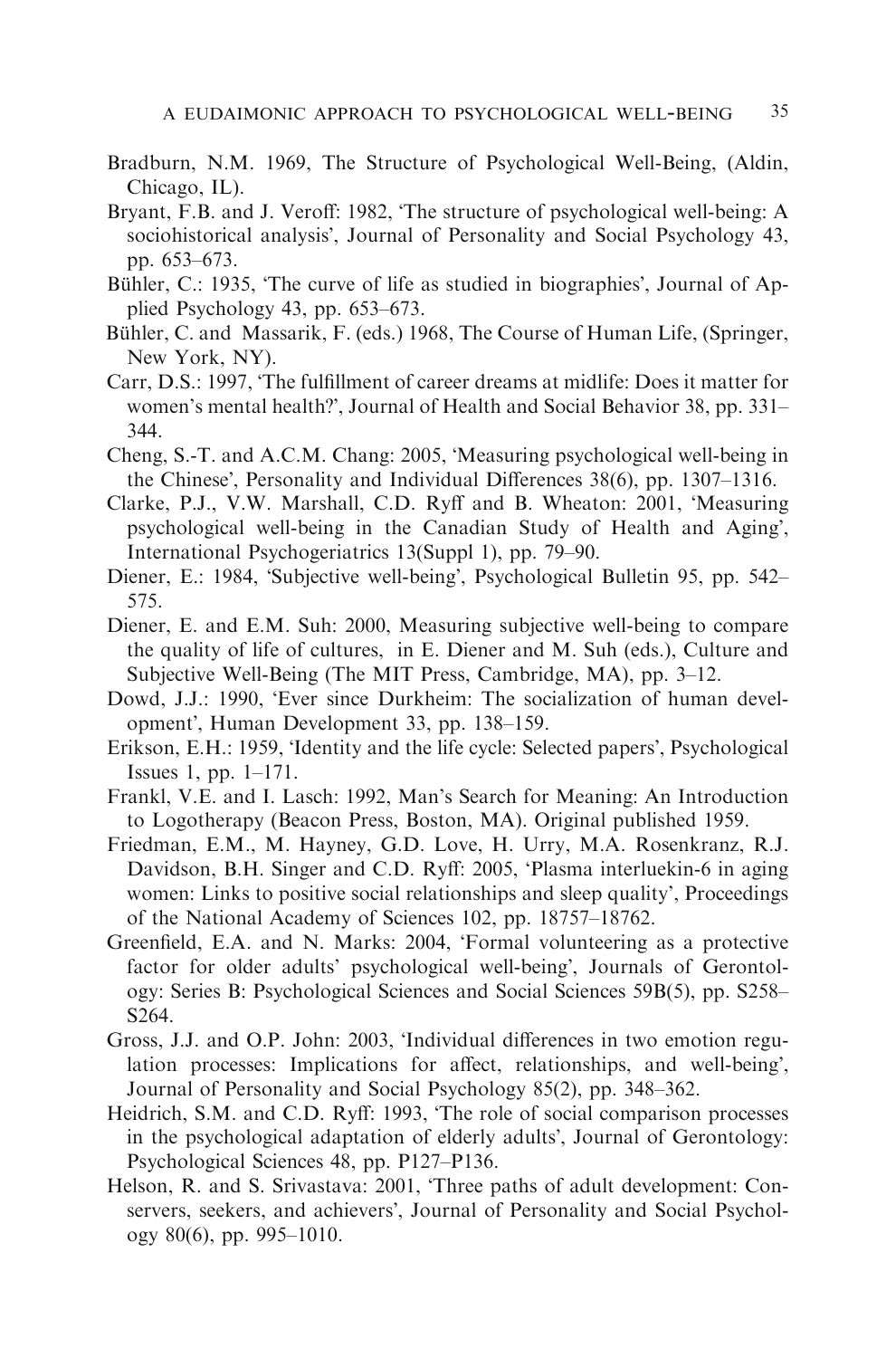- Hemenover, S.H: 2003, The good, the bad, and the healthy: Impacts of emotional disclosure of trauma on resilient self-concept and psychological distress', Personality and Social Psychology Bulletin 29(10), pp. 1236– 1244.
- Jahoda, M. 1958, Current Concepts of Positive Mental Health, (Basic Books, New York, NY).
- Johnston, I.: 1997, Lecture on Aristotle's Nicomachaean Ethics [Electronic version], from http://www.mala.bc.ca/~johnstoi/.
- Jung, C.G. 1933, Modern Man in Search of a Soul; W.S. Dell & C.F. Baynes, Trans. (Harcourt, Brace & World, New York, NY).
- Kirby, S.E., P.G. Coleman and D. Daley: 2004, Spirituality and well-being in frail and nonfrail older adults', Journals of Gerontology: Series B: Psychological Sciences and Social Sciences 59B(3), pp. P123–P129.
- Kitayama, S. and H.R. Markus: 2000, The pursuit of happiness and the realization of sympathy: Cultural patterns of self, social relations, and wellbeing, in E. Diener and E.M. Suh (eds.), Culture and Subjective Well-Being (The MIT Press, Cambridge, MA), pp. 113–161.
- Kling, K.C., C.D. Ryff and M.J. Essex: 1997a, 'Adaptive changes in the selfconcept during a life transition', Personality and Social Psychology Bulletin 23(9), pp. 981–990.
- Kling, K.C., M.M. Seltzer and C.D. Ryff: 1997b, 'Distinctive late-life challenges: Implications for coping and well-being', Psychology and Aging 12(2), pp. 288–295.
- Kwan, C.M.L., G.D. Love, C.D. Ryff and M.J. Essex: 2003, The role of selfenhancing evaluations in a successful life transition', Psychology and Aging 18(1), pp. 3–12.
- Lopes, P.N., P. Salovey and R. Straus: 2003, Emotional intelligence, personality, and the perceived quality of social relationships', Personality and Individual Differences 35, pp. 641–658.
- Maier, E.H. and M.E. Lachman: 2000, Consequences of early parental loss and separation for health and well-being in midlife', International Journal of Behavioral Development 24(2), pp. 183–189.
- Marks, N.F.: 1998, 'Does it hurt to care? Caregiving, work-family conflict, and midlife well-being', Journal of Marriage and The Family 60(4), pp. 951–966.
- Marks, N.F. and J.D. Lambert: 1998, Marital status continuity and change among young and midlife adults: Longitudinal effects on psychological wellbeing', Journal of Family Issues 19, pp. 652–686.
- Markus, H.R., C.D. Ryff, K.B. Curhan and K.A. Palmersheim: 2004, In their own words: Well-being at midlife among high school-educated and collegeeducated adults, in O.G. Brim C.D. Ryff and R.C. Kessler (eds.), How Healthy are We?: A National Study of Well-Being at Midlife (The University of Chicago Press, Chicago, IL), pp. 273–319.
- Marmot, M., C.D. Ryff, L.L. Bumpass, M. Shipley and N.F. Marks: 1997, 'Social inequalities in health: Next questions and converging evidence', Social Science and Medicine 44(6), pp. 901–910.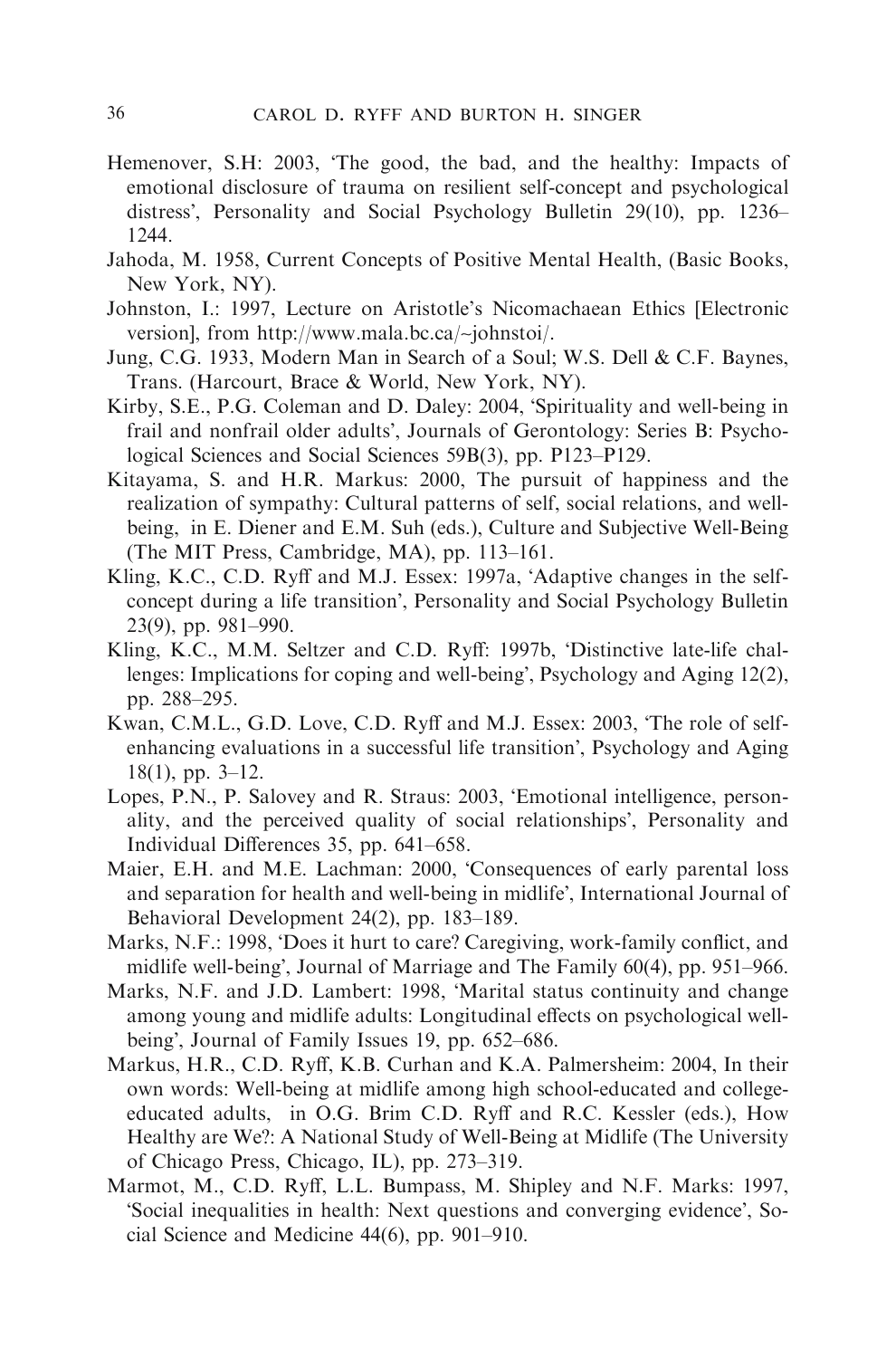- Marmot, M.G., R. Fuhrer, S.L. Ettner, N.F. Marks, L.L. Bumpass and C.D Ryff: 1998, Contribution of psychosocial factors to socioeconomic differences in health', Milbank Quarterly 76(3), pp. 403–448.
- Maslow, A.H. 1968, Toward a Psychology of Being, 2nd ed. (Van Nostrand, New York, NY).
- Mill, J.S. 1989, Autobiography (Penguin, London, England). Original work published 1893.
- Neugarten, B.L.: 1968, The awareness of middle age, in B.L. Neugarten (ed.), Middle Age and Aging (University of Chicago Press, Chicago, IL), pp. 93– 98.
- Neugarten, B.L.: 1973, Personality change in late life: A developmental perspective, in C. Eisodorfer and M.P. Lawton (eds.), The Pychology of Adult Development and Aging (American Psychological Association, Washington, DC), pp. 311–335.
- Norton, D.L. 1976, Personal Destinies: A Philosophy of Ethical Individualism, (Princeton University Press, Princeton, NJ).
- Riediger, M. and A.M Freund: 2004, Interference and facilitation among personal goals: Differential associations with subjective well-being and persistent goal pursuit', Personality and Social Psychology Bulletin 30(12), pp. 1511–1523.
- Riley, M.W., R.L. Kahn and A. Foner 1994, Age and Structural Lag, (Wiley, New York, NY).
- Rogers, C.R.: 1962, 'The interpersonal relationship: The core of guidance', Harvard Educational Review 32(4), pp. 416–429.
- Russell, B. 1958, The Conquest of Happiness (Liveright, New York, NY). Original work published 1930.
- Ryan, R.M. and E.L. Deci: 2001, On happiness and human potentials: A review of research on hedonic and eudaimonic well-being', Annual Review of Psychology 52, pp. 141–166.
- Ryff, C.D.: 1982, 'Successful aging: A developmental approach', The Gerontologist 22, pp. 209–214.
- Ryff, C.D.: 1985, Adult personality development and the motivation for personal growth, in D. Kleiber and M. Maehr (eds.), Advances in Motivation and Achievement: Vol. 4, Motivation and Adulthood (JAI Press, Greenwich, CT), pp. 55–92.
- Ryff, C.D.: 1989a, Happiness is everything, or is it? Explorations on the meaning of psychological well-being', Journal of Personality and Social Psychology 57(6), pp. 1069–1081.
- Ryff, C.D.: 1989b, Beyond Ponce de Leon and life satisfaction: New directions in quest of successful aging', International Journal of Behavioral Development 12, pp. 35–55.
- Ryff, C.D.: 1991, Possible selves in adulthood and old age: A tale of shifting horizons', Psychology and Aging 6(2), pp. 286–295.
- Ryff, C.D. and C.L.M. Keyes: 1995, The structure of psychological well-being revisited', Journal of Personality and Social Psychology 69(4), pp. 719–727.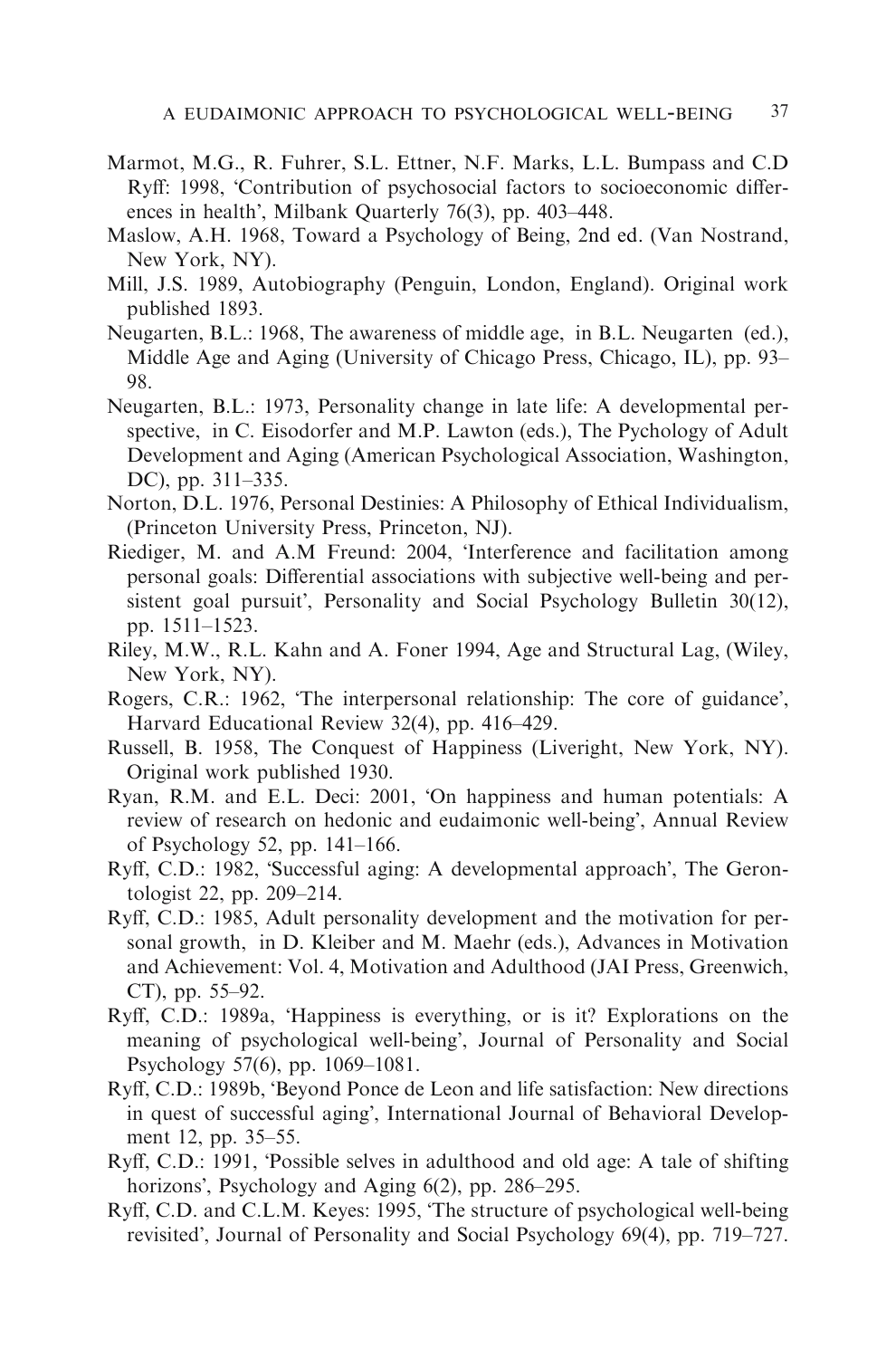- Ryff Keyes, C.D. C.L.M. and D.L. Hughes: 2003, Status inequalities, perceived discrimination, and eudaimonic well-being: Do the challenges of minority life hone purpose and growth?', Journal of Health and Social Behavior 44(3), pp. 275–291.
- Ryff, C.D. and B.H. Singer: 1998, 'The contours of positive human health', Psychological Inquiry 9(1), pp. 1–28.
- Ryff, C.D. and B.H. Singer: in press, Best news yet for the six-factor model of well-being. Social Science Research.
- Ryff, C.D., B.H. Singer and G.D. Love: 2004a, Positive health: Connecting well-being with biology', Philosophical Transactions of the Royal Society of London B 359, pp. 1383–1394.
- Ryff, C.D., B.H. Singer and K.A. Palmersheim: 2004b, Social inequalities in health and well-being: The role of relational and religious protective factors, in O.G. Brim C.D. Ryff and R.C. Kessler (eds.), How Healthy are We?: A National Study of Well-Being at Midlife (University of Chicago Press, Chicago, IL), pp. 90–123.
- Sartre, J.P. 1956, Being and Nothingness, (Philosophical Library, Oxford, England).
- Schmutte, P.S. and C.D. Ryff: 1997, 'Personality and well-being: Reexamining methods and meanings', Journal of Personality and Social Psychology 73(3), pp. 549–559.
- Sheldon, K.M.: 2005, Positive value change during college: Normative trends and individual differences', Journal of Research in Personality 39(2), pp. 209–223.
- Singer, B.H. and C.D. Ryff: 1997, Racial and ethnic equalities in health: Environmental, psychosocial, and physiological pathways, in B. Devlin S.E. Feinberg D. Resnick and K. Roeder (eds.), Intelligence, Genes, and Success: Scientists Respond to the Bell Curve (Springer-Verlag Publications, New York, NY), pp. 89–122.
- Singer, B.H. and C.D. Ryff: 1999, Hierarchies of life histories and associated health risks, in N.E. Adler and M. Marmot (eds.), Socioeconomic Status and Health in Industrial Nations: Social, Psychological, and Biological Pathways 896(New York Academy of Sciences, New York, NY), pp. 96–115.
- Singer, B.H., C.D. Ryff, D. Carr and W.J. Magee: 1998, Life histories and mental health: A person-centered strategy, in A. Raftery (ed.), Sociological Methodology (American Sociological Association, Washington, DC), pp. 1– 51.
- Singer, B.H. and C.D. Ryff 2001, New Horizons in Health: An Integrative Approach, (National Academy Press, Washington, DC).
- Springer, K.W. and R.M. Hauser: in press, 'An assessment of the construct validity of Ryff's scales of psychological well-being: Method, mode, and measurement effects', Social Science Research.
- Smider, N.A., M.J. Essex and C.D. Ryff: 1996, 'Adaptation to community relocation: The interactive influence of psychological resources and contextual factors', Psychology and Aging  $11(2)$ , pp. 362–372.